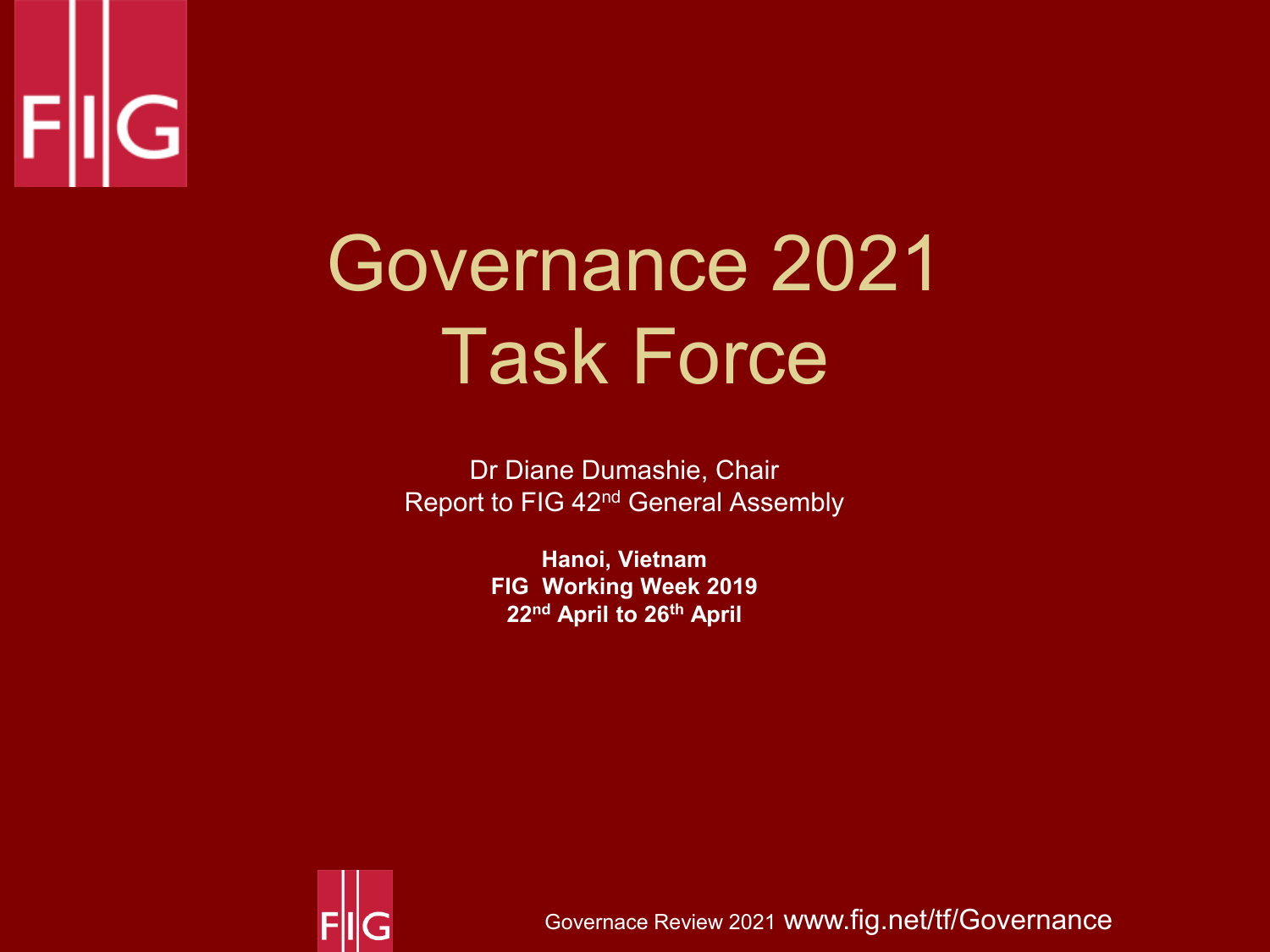# **Our Changing World…….**

### **FIG Vision:**

• FIG is the premier international organization representing the interests of surveyors worldwide

#### **FIG Supports:**

• Our Members in **their goal to be a sustainable surveying profession for society,** environment and economy by providing innovative, reliable and best practice solutions to **our rapidly changing and complex world**, and acting with integrity and confidence.

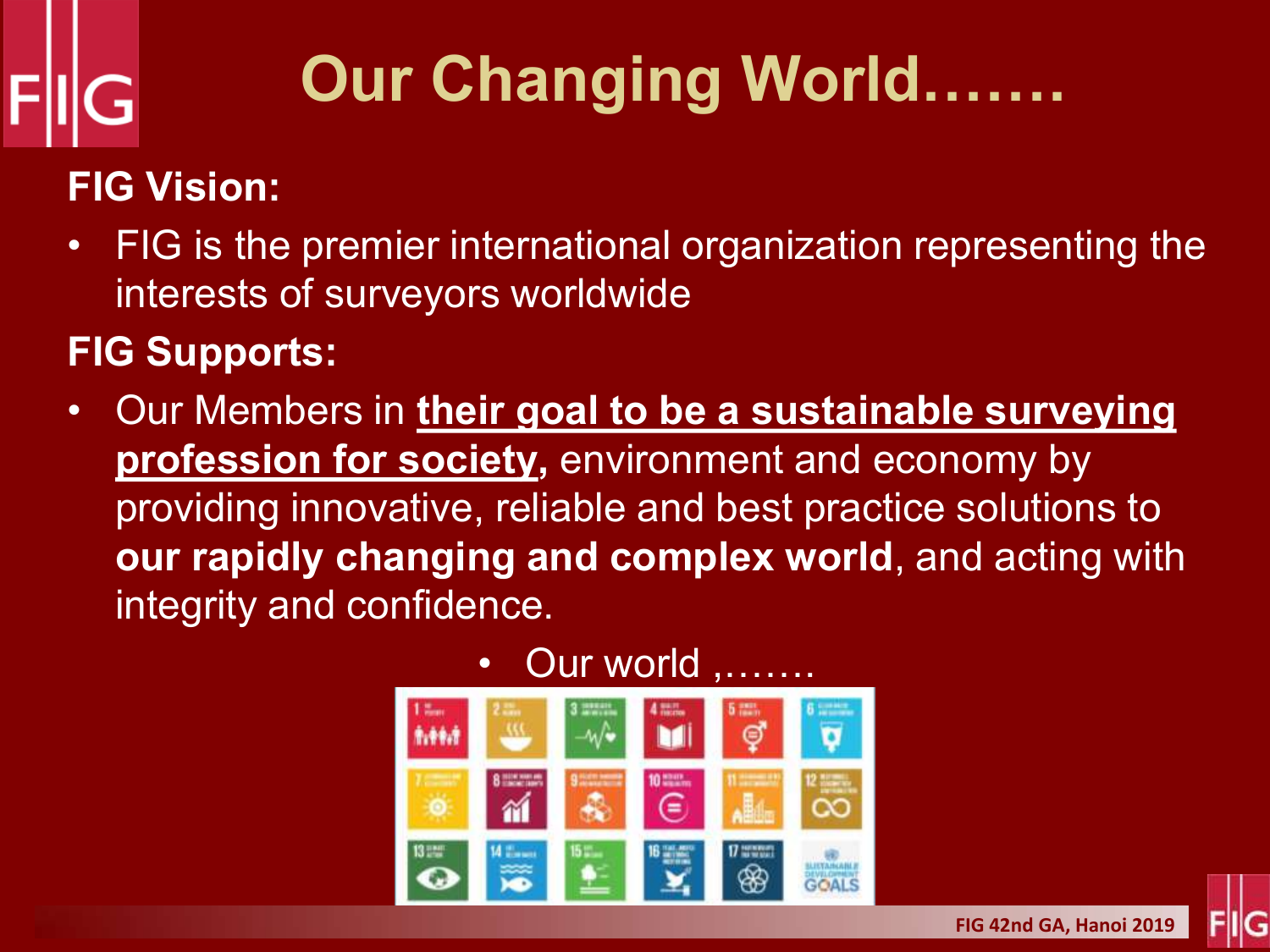### **Our Transforming World**



Affecting our societies and our place of work

If you want to understand the future, you need to start with the **Five Forces** that will shape our work over the coming decades.

- Demography and longevity
- **Technology**
- **Globalisation**
- **Society**
- Energy and resources

• Prof Gratton: wwwlyndagratton.com

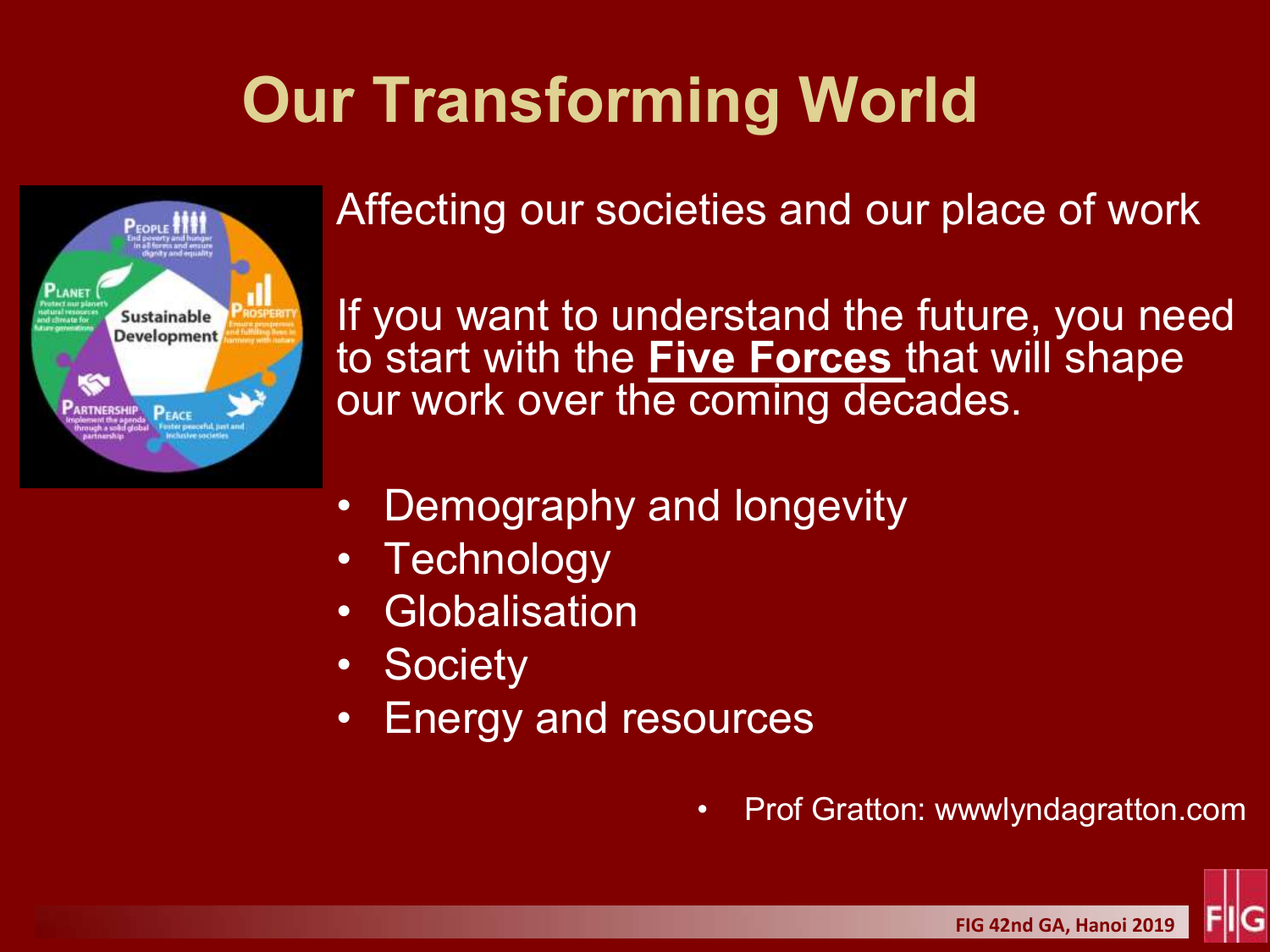# **Transforming Agenda 2030**



An agreed global and united policy to manage and **transform the social**, economic and environmental dimensions of humanity and our planet

The influence of global trends on our profession

- FIG **Internal** professional adaptation, and
- FIG **External** professional outreach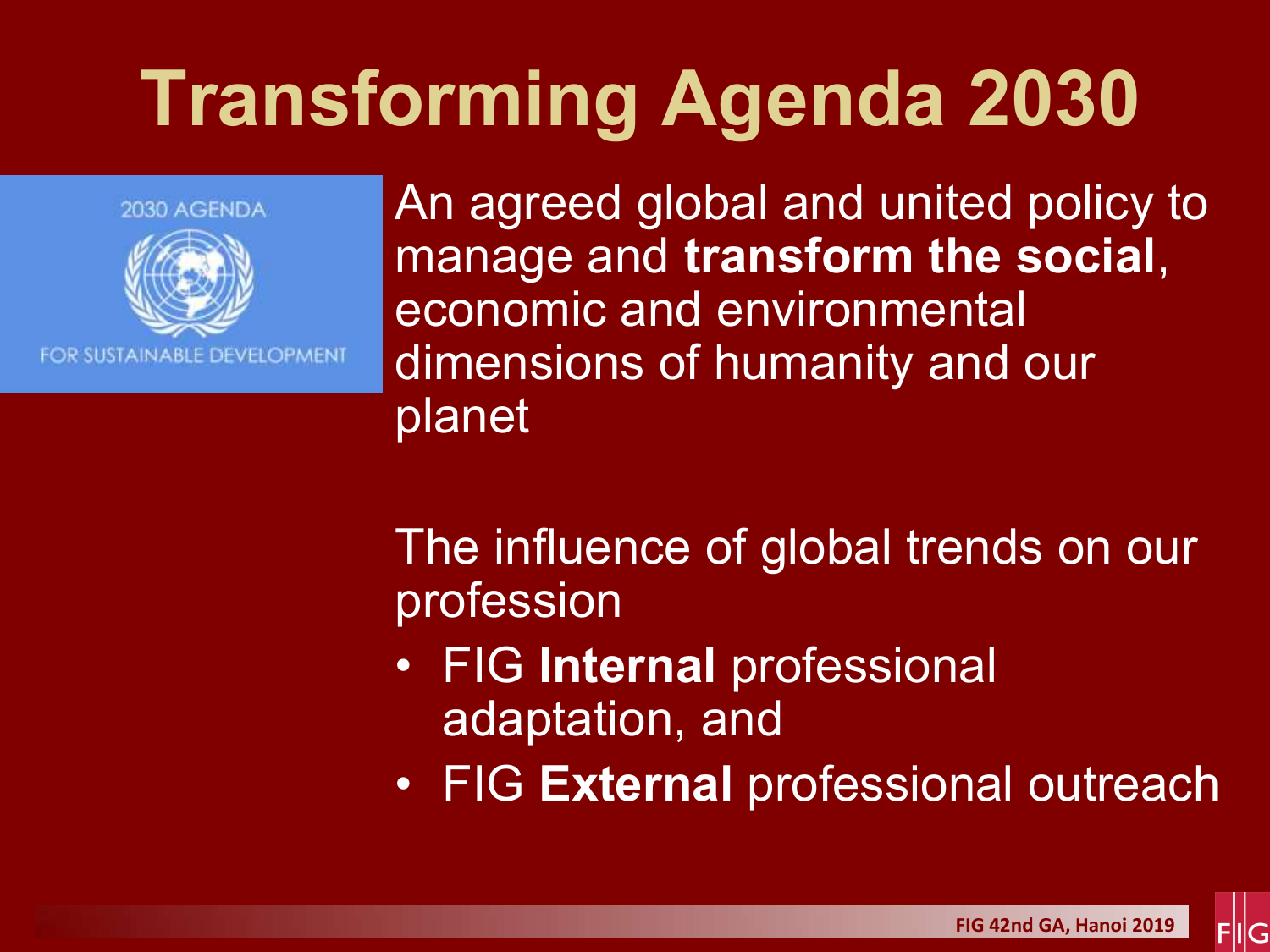### **Fit for the Future**: Governance 2021

- **Task Force:** recognition in our Work Plan (2019- 22):
- **Our Objective** 
	- To investigate the FIG governance structure
	- To engage, analyse your feedback and present options
- **Our Journey** 
	- With you and your member colleagues
	- With external stakeholders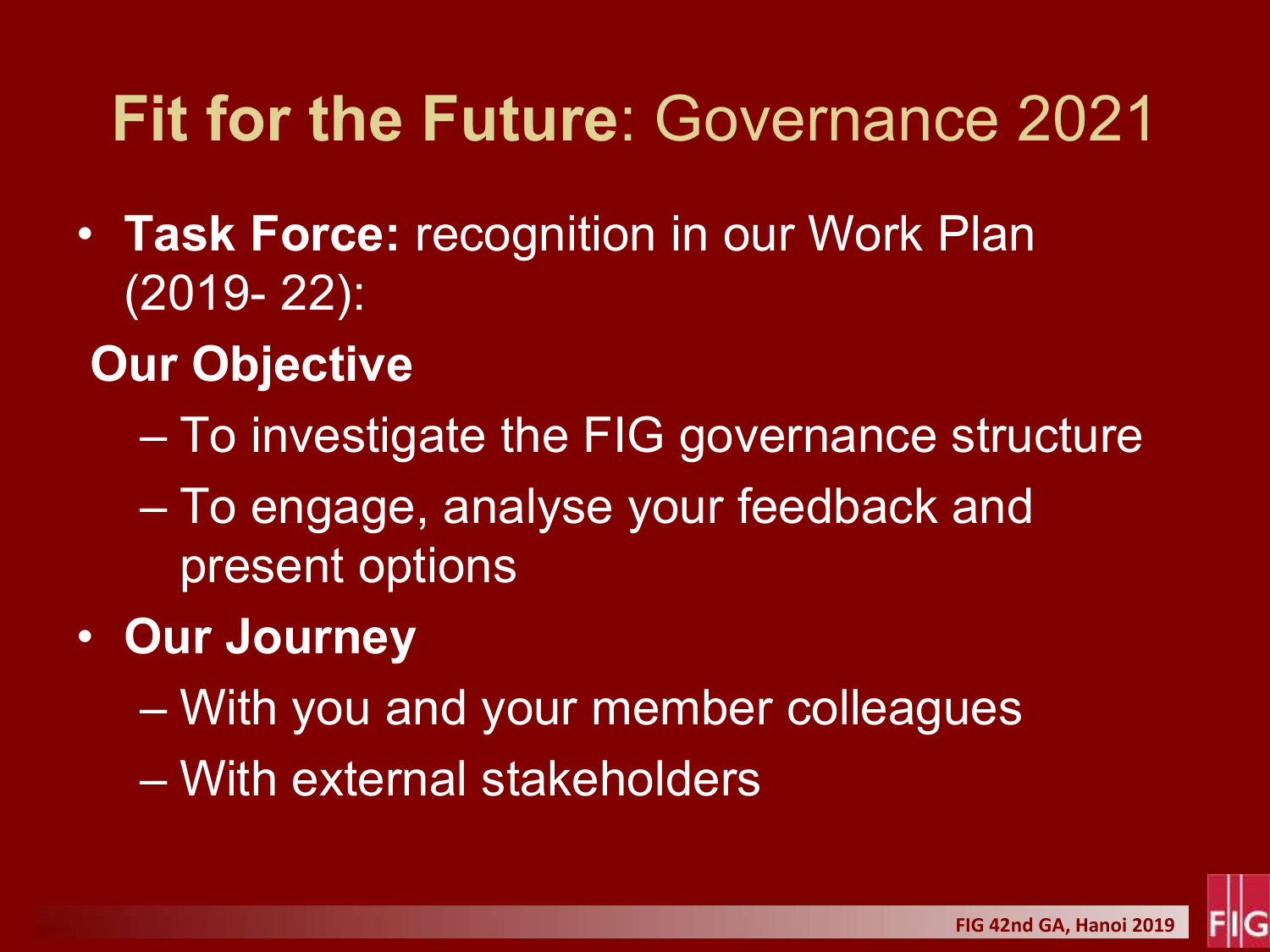# **Task Force - Overview**



- 1. Background
- 2. What we will do
- 3. How we will do this
- 4. Next Steps

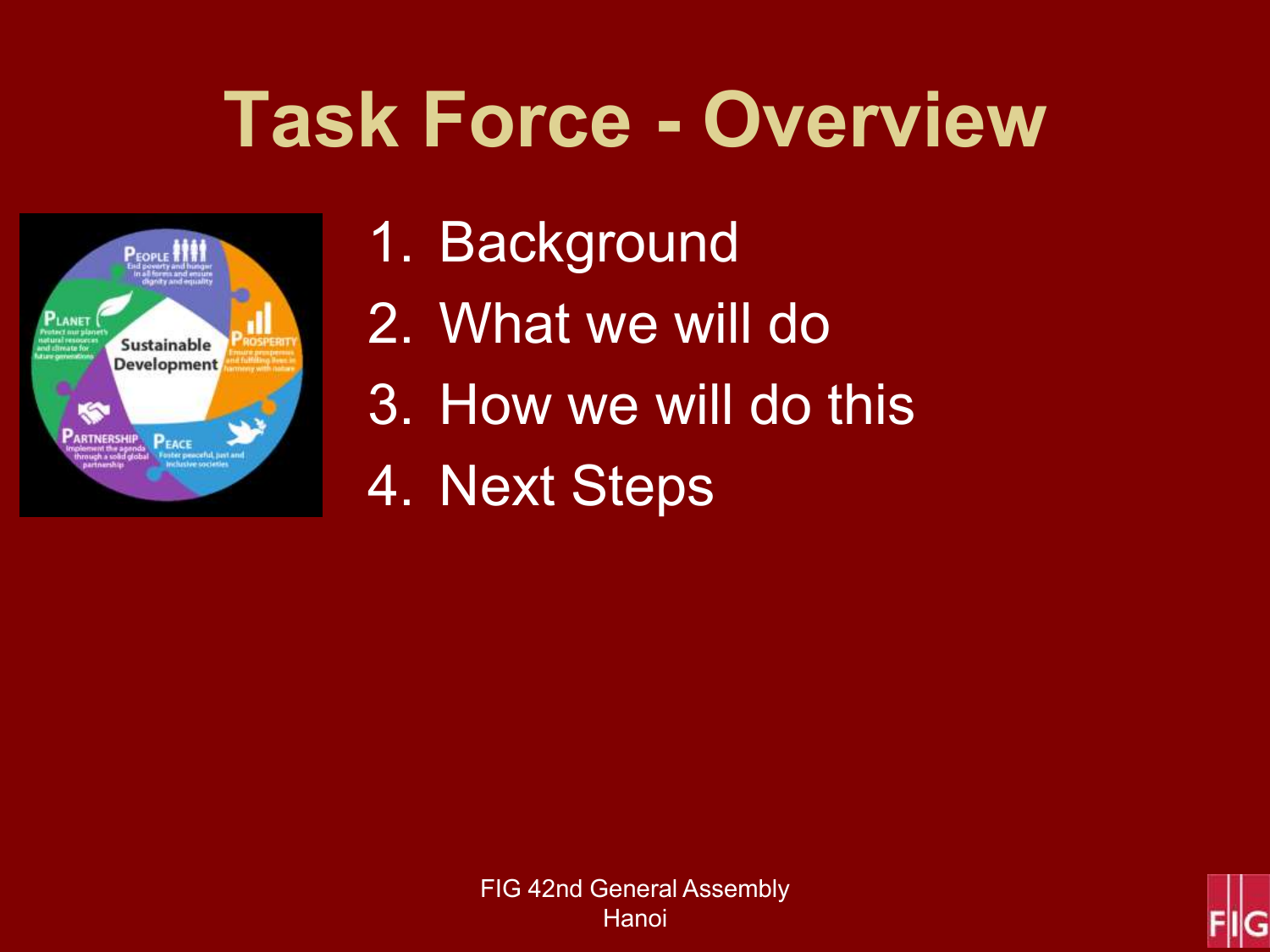

# 1. Background

- What You Asked
- Context
- Trends



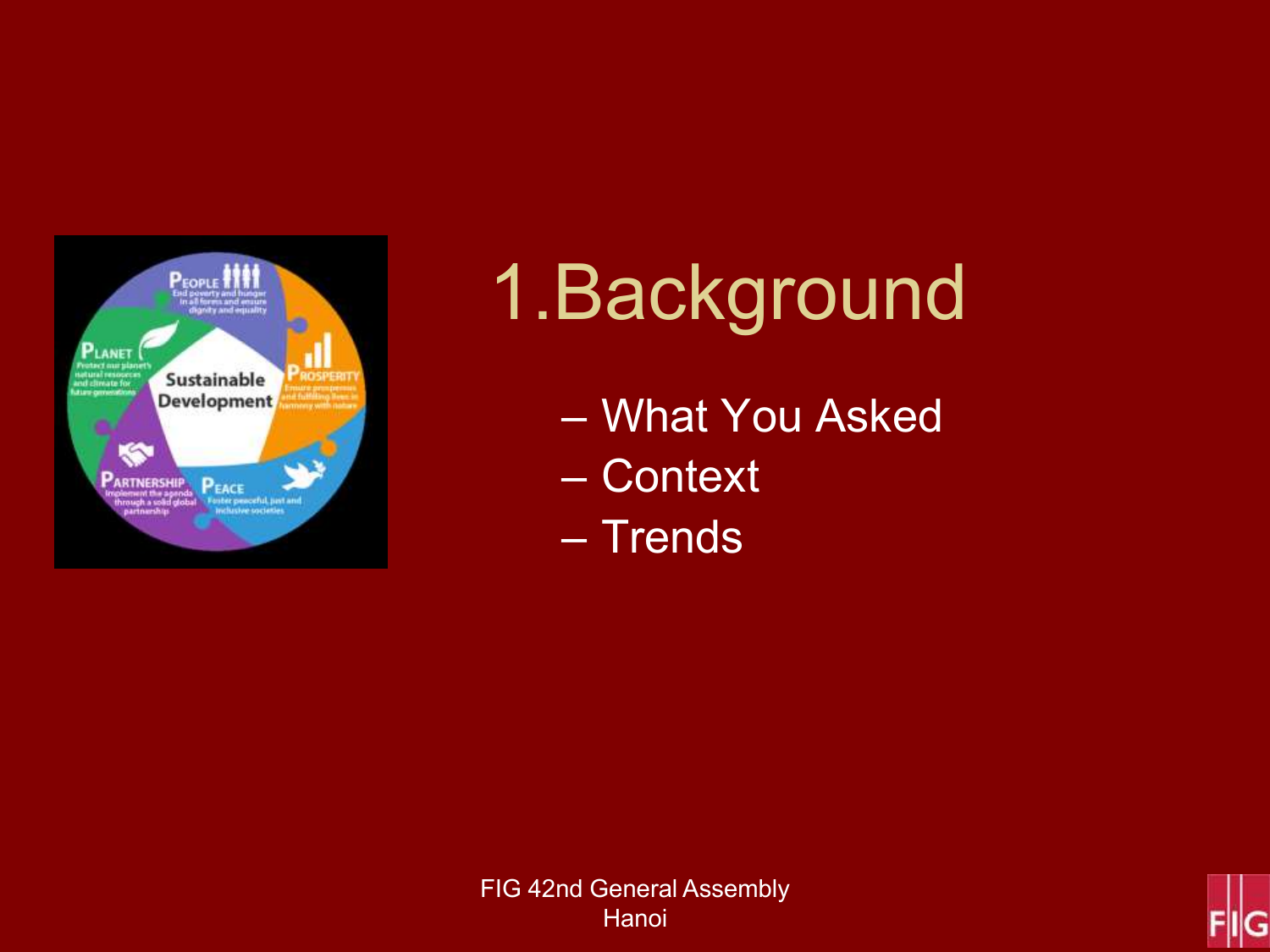### **What You Asked:**

**Are We Fit for the Future?……** 

- GA approved Terms of reference in 2018
- Council Work Plan 2019:
- a) Evaluate the present **Governance framework** of FIG;

and if required

b) Based on the findings, propose changes if necessary, of an alternative internal structure of FIG to meet the future needs and expectations of its membership

•This is Informed by.....

**FIG, Hanoi, Vietnam 2019**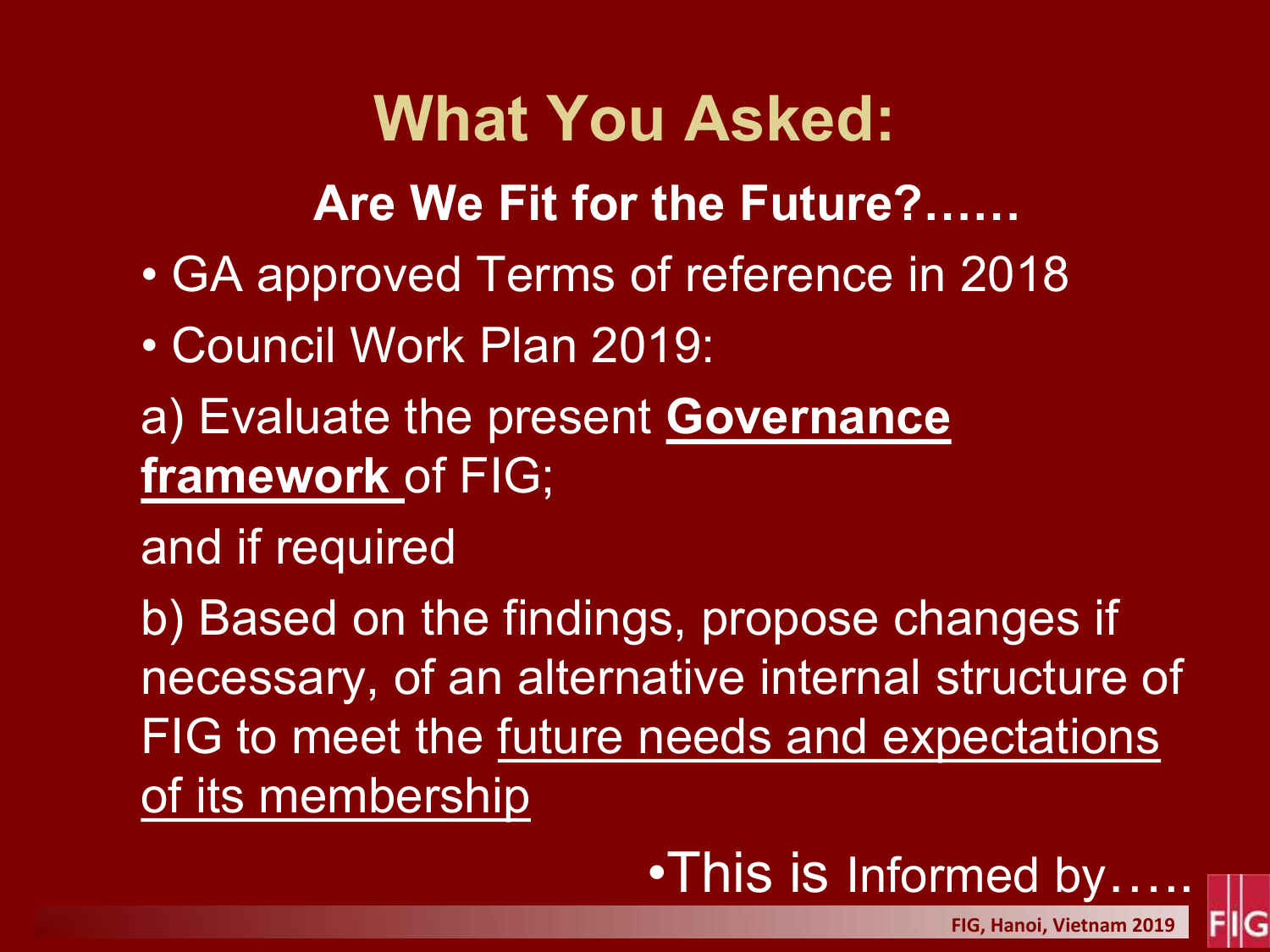# **We know Who & How ….**



#### **We Contribute: Professional Development**

- - Global forum for professional discussions and interactions
- - Conferences, symposia, commission working groups, …..

#### **Institutional Development**

• - Institutional support for educational and professional development at national and international level

#### **Global Development**

- - Cooperation with international NGO´s such as the UN agencies, World Bank, and sister organisations
- - Joint activities and common policy-making to reduce poverty and encourage sustainable development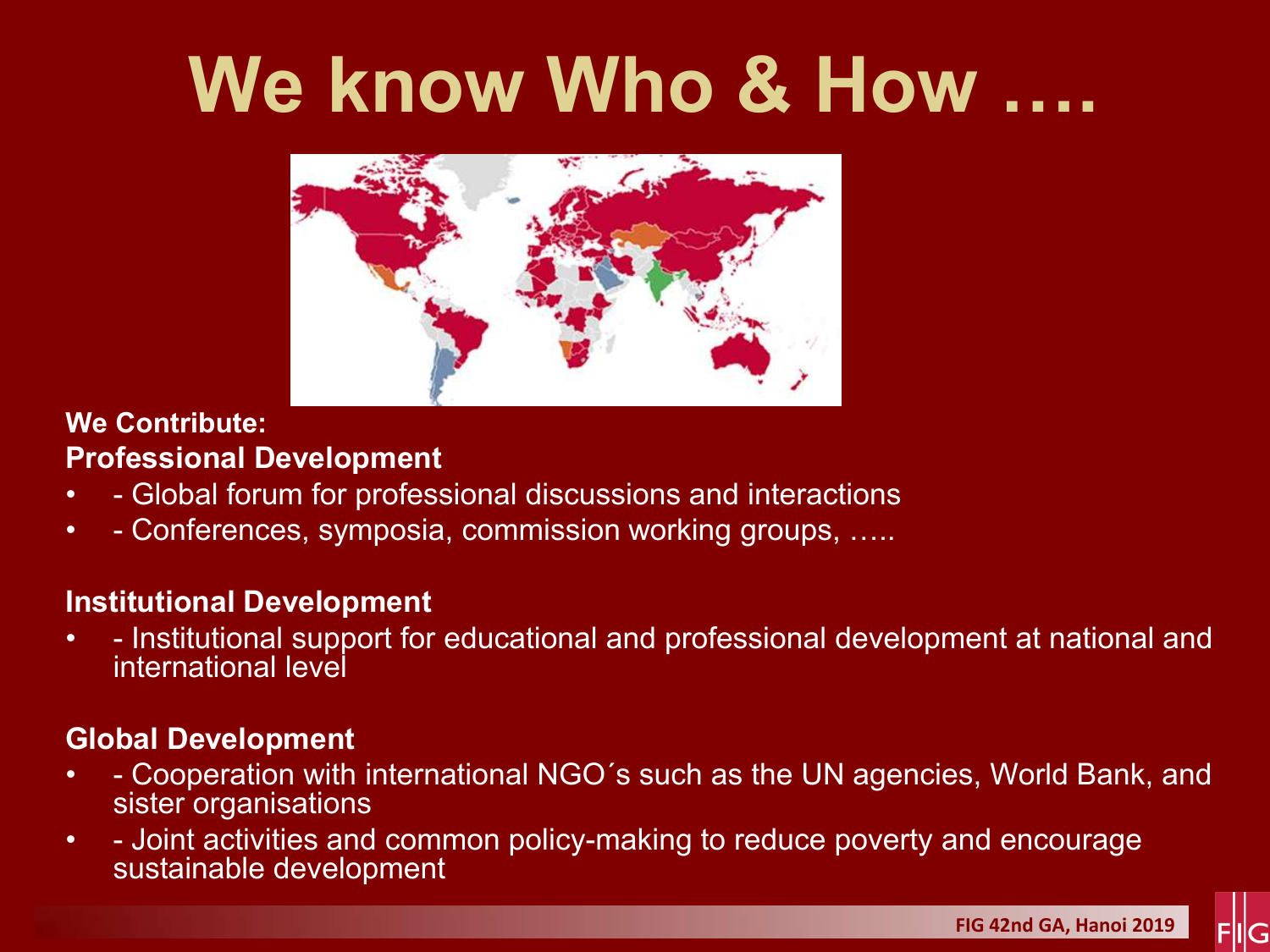### **The World is Changing…**

IYNDA GRATTON THE SH/FT The future of work is already here

#### Re- Articulating our **goals**:

- Attracting the next generation
- Technical and soft skills sets
- Business models
- Implement & maintain Standards and Ethics

FIG members can **provide leadership** in society as the **five forces/ trends** play out…

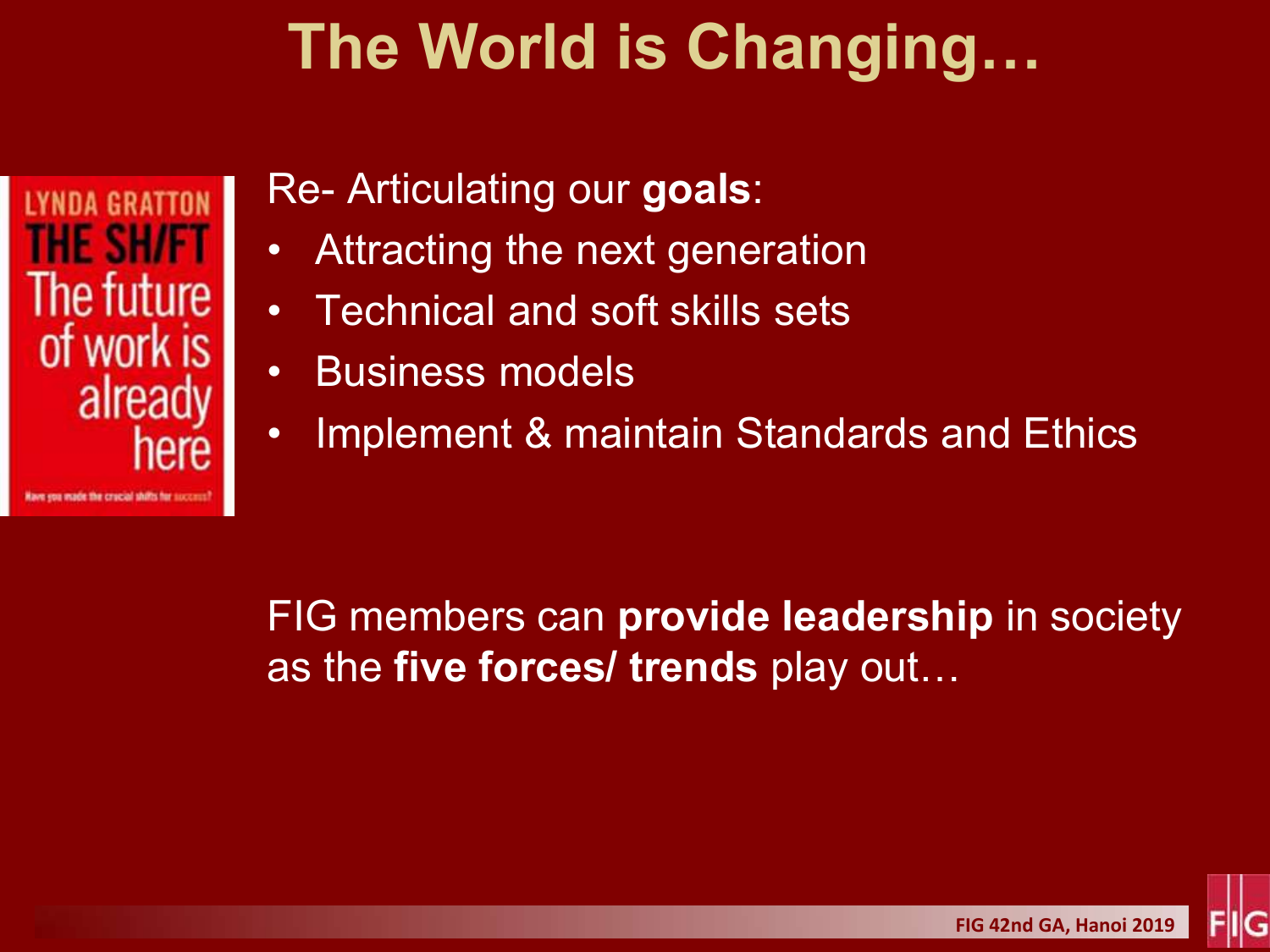### **Relevance** – Our 3 Pillars of Influences

(K Bell WB/ FIG WW 2016)



#### **Science and technology**

- Measure, model and monitor
- Data integration
- Provide the evidence
- Innovation, tools and outcomes

#### **Policy framework**

- Political awareness
- Evidence based policy
- Inter-governmental
- Decision making
- Influence

#### **Sustainable development**

- Local to global issues
- People, cities
- Livelihoods
- Ecosystems
- Development

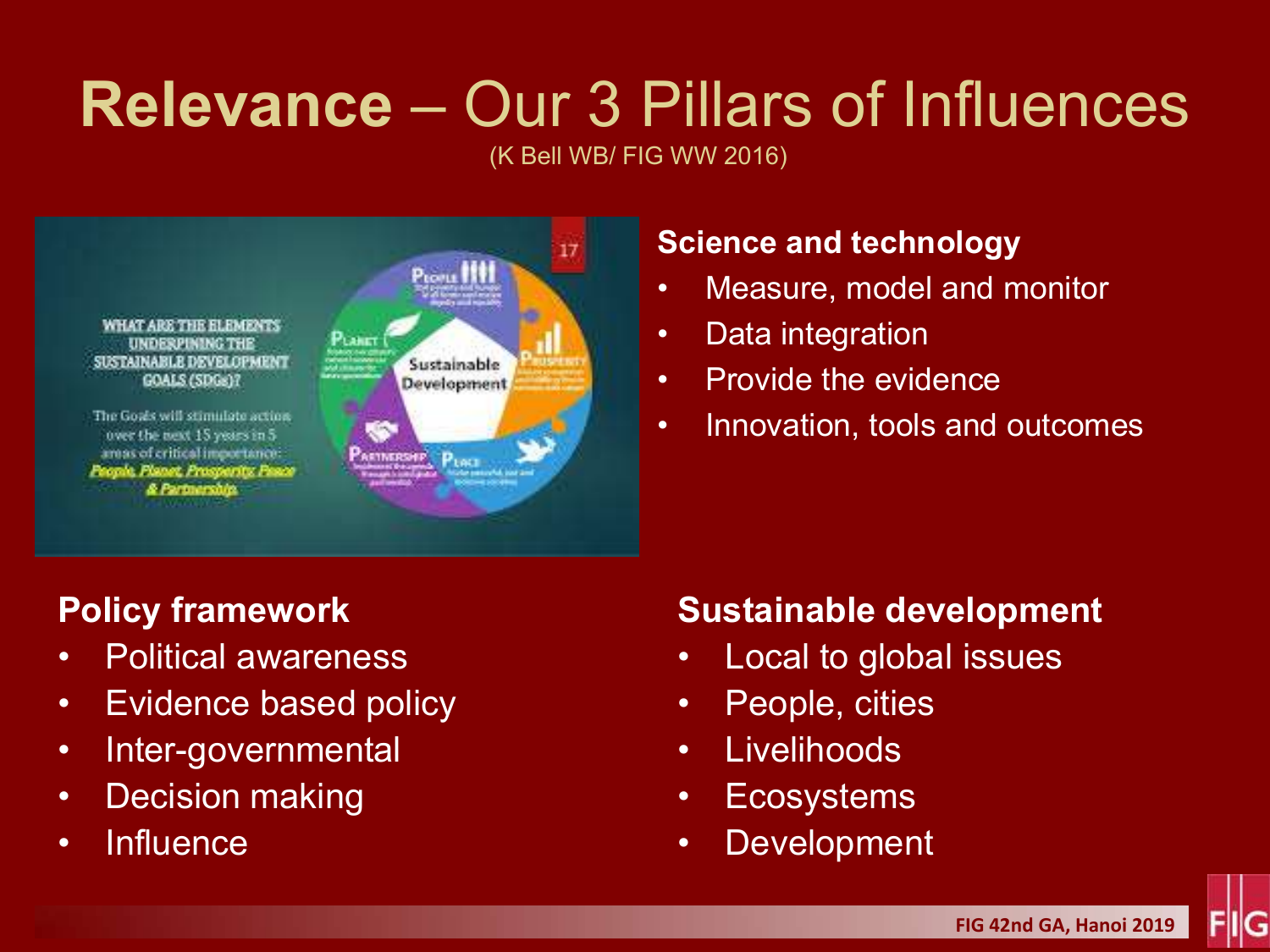### **Trending Force: The Global Agenda**

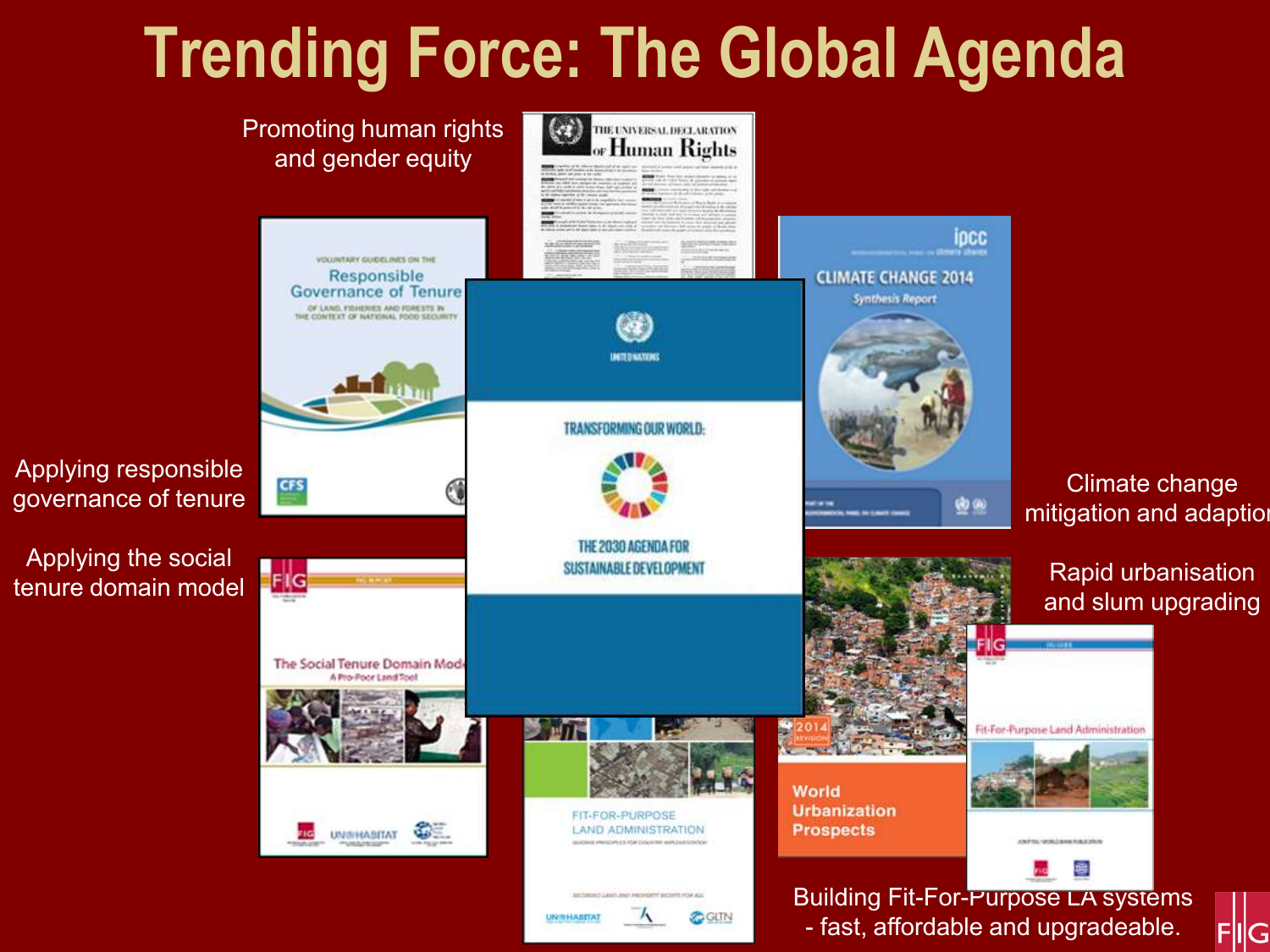





## **Trending Forces:**

- **Is it all about Big Data?** NB: majority of BD is born digital
- **Smart Cities & Expectations; Central to the** creation of smart cities is precisely about making cities data-driven, i.e,
	-
	-
	-
	- Smart economy Smart government
	- Smart mobility Smart environments
	- Smart living Smart people………
- Force of **Demography** and work are intertwined- understanding the hard facts of demography is crucial to craft a reasoned view of the future of work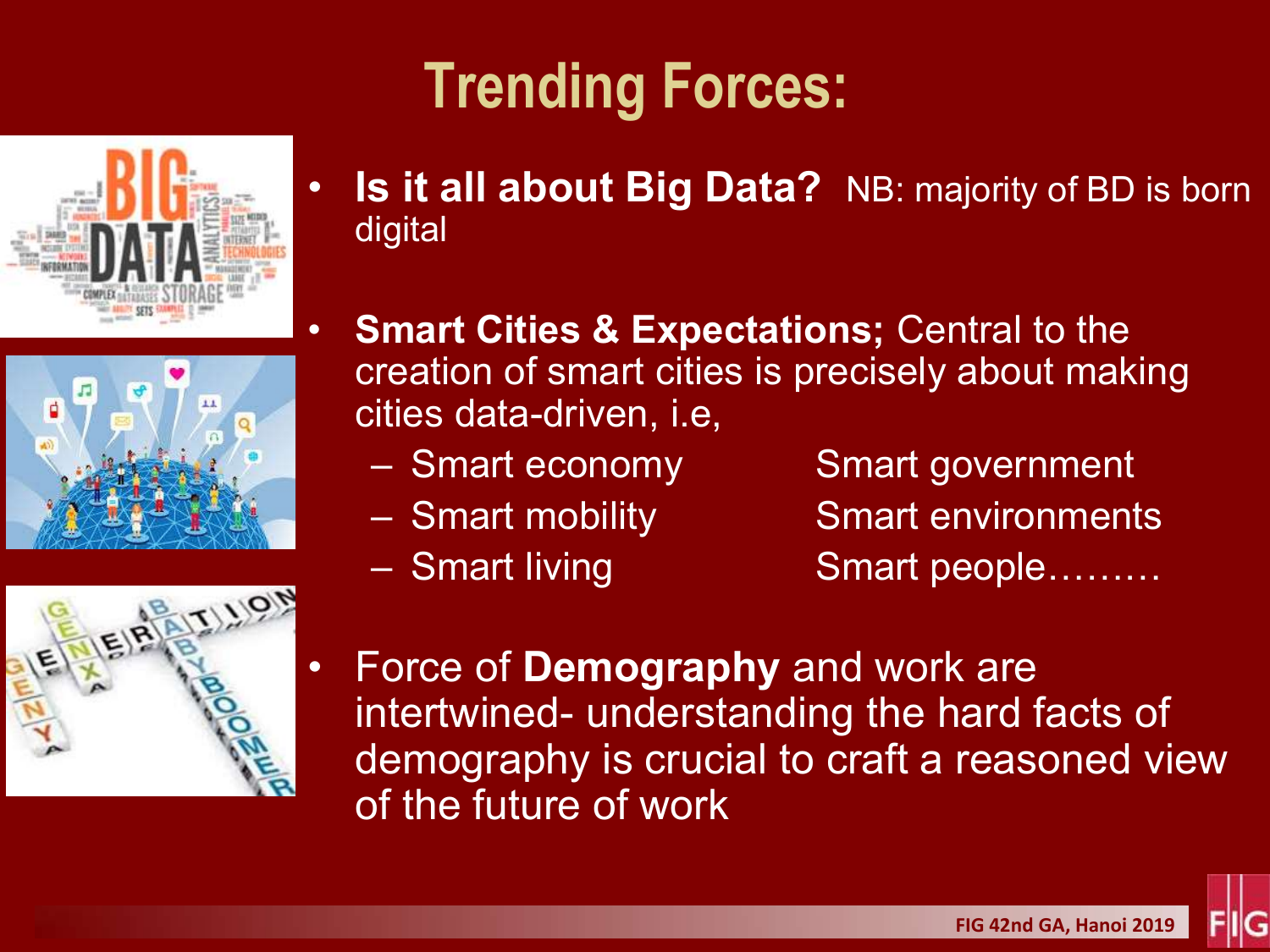### **Our current Professional World-Internal**







Recognising some key issues arising from our previous deliberations (TF 2018) ,

To embrace:

- The enabling convergence Big Data platforms i.e.
	- **Smart Cities,**
	- **Block chain** (decentralised network of digital records (ledgers) that link to a particular asset
- **Building Information Modelling** (BIM) based on 3D CAD
- Fit4Purpose **Survey & Mapping**

etc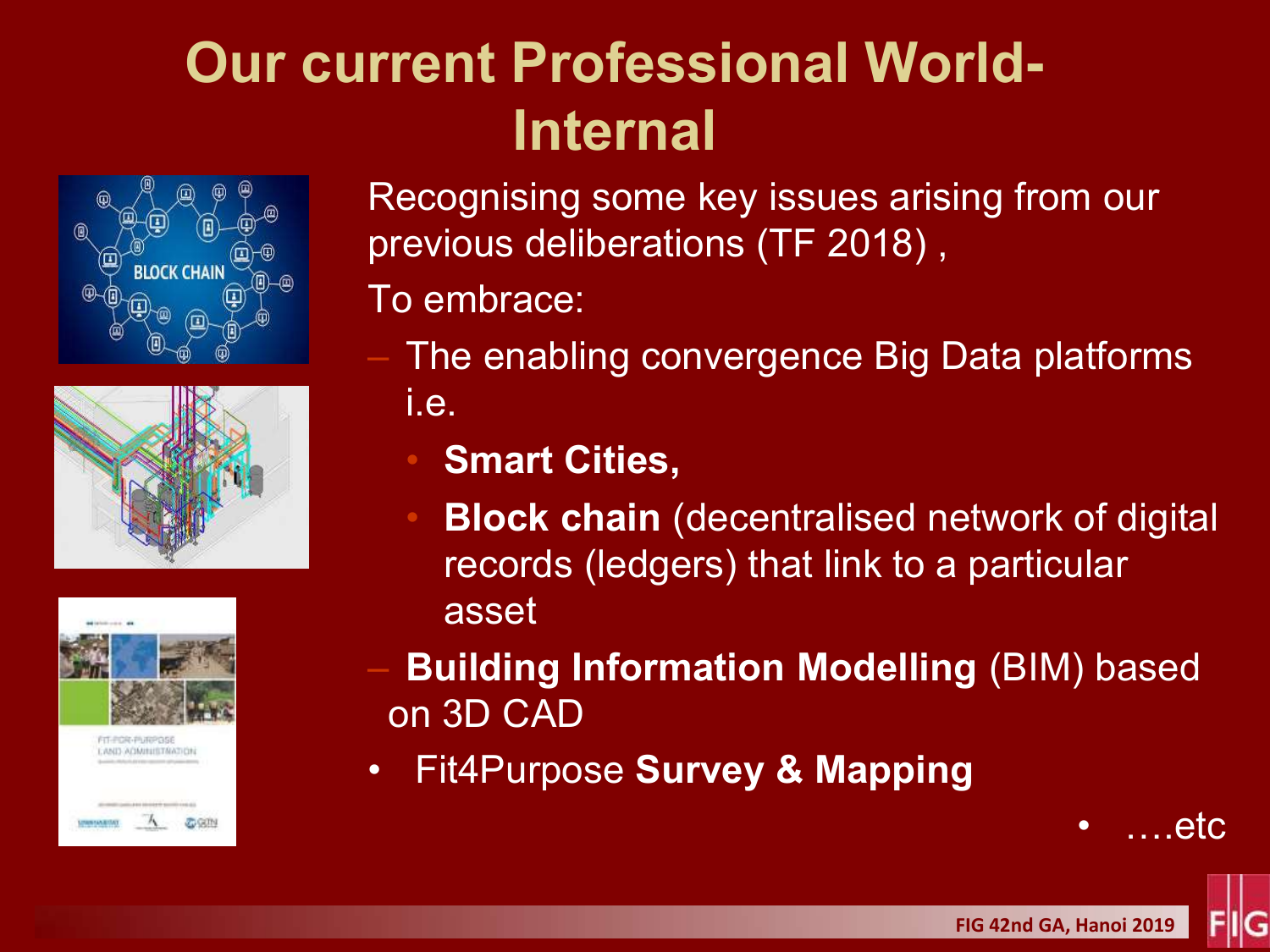### **Our Current Professional World- External**









- To expand influence at the International level
- FIG Mandate: Joint activities with sister organisations and common policy-making to reduce poverty and enforce sustainable development
	- Our members/ professionals, from public and private sectors active in
		- GGIM
		- UN Habitat/ NUA
		- World Bank
		- FAO
		- AU/ Lpi

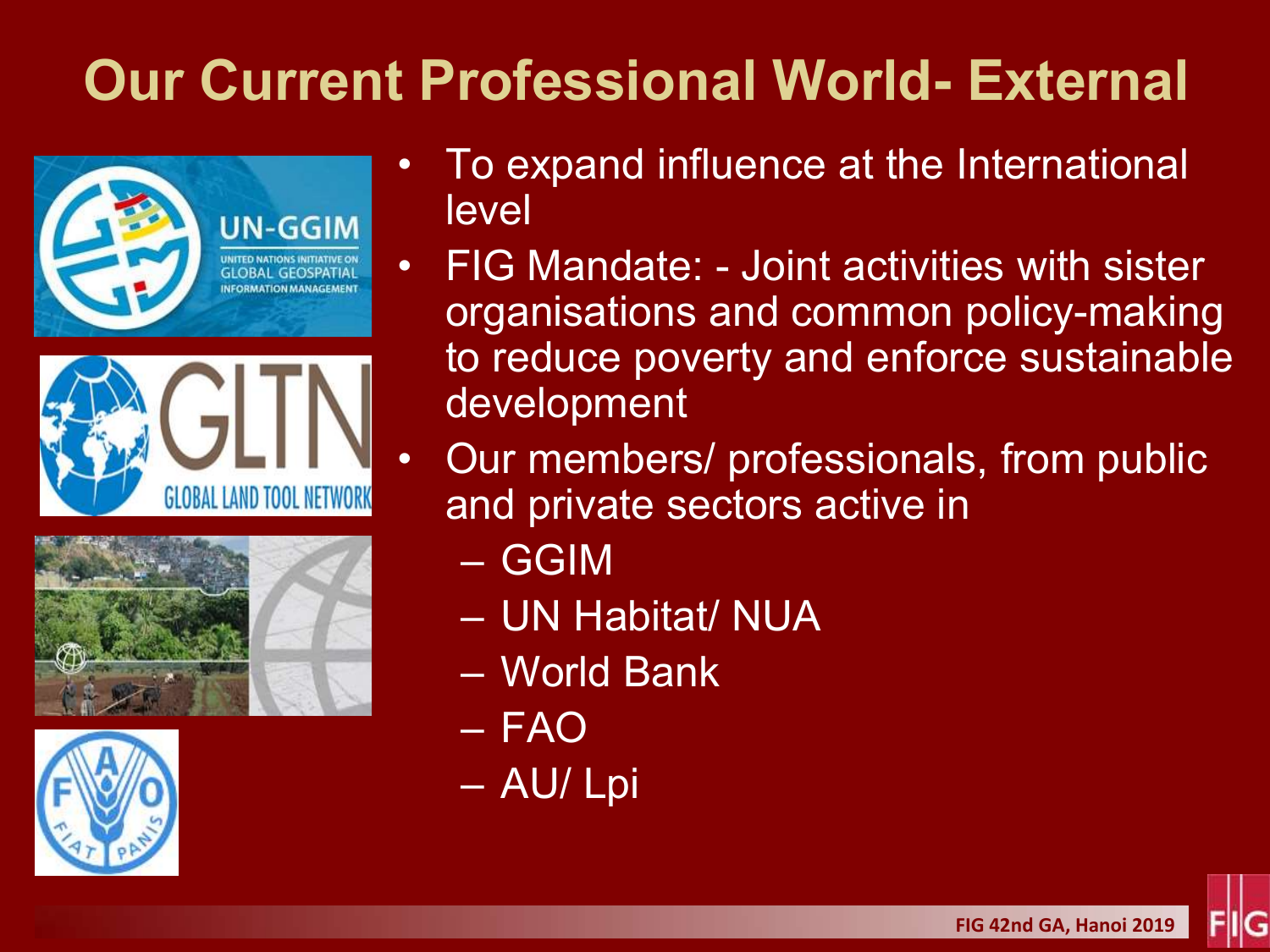

### **Step up to the Journey** FIG Work plan;

- "If we want to **keep our position** as the premier international representation of surveyors,
- we cannot ignore the dramatic changes in technology and society that have occurred in the last decades in order to stay relevant for our profession and society."

FIG President R Staiger

#### I add that:

• **So…….**

• Our TF journey is predicated upon **You and Your engagement**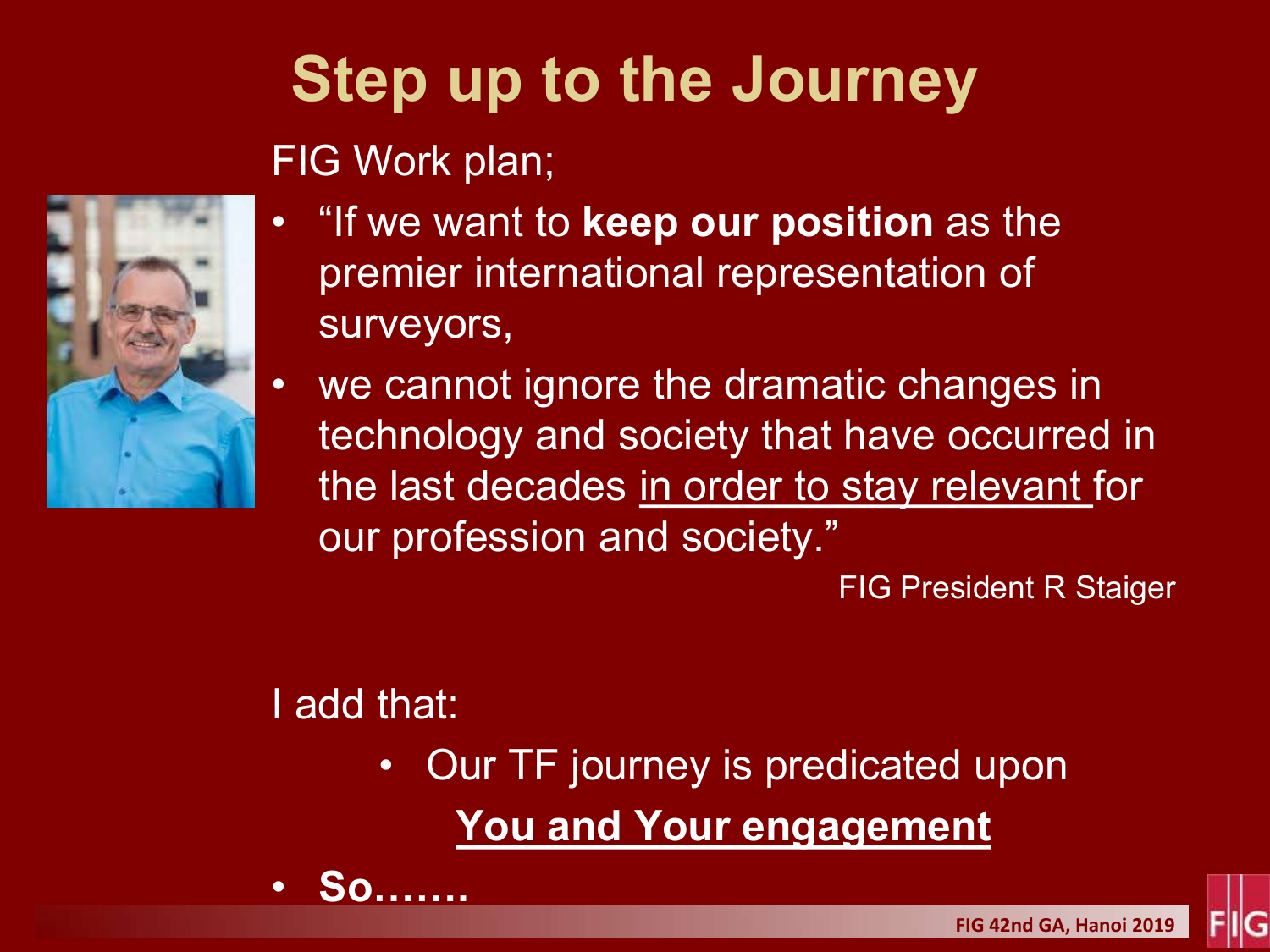

# 3. What we will do

- Approach
- Critical Questions
- Shaping the Future

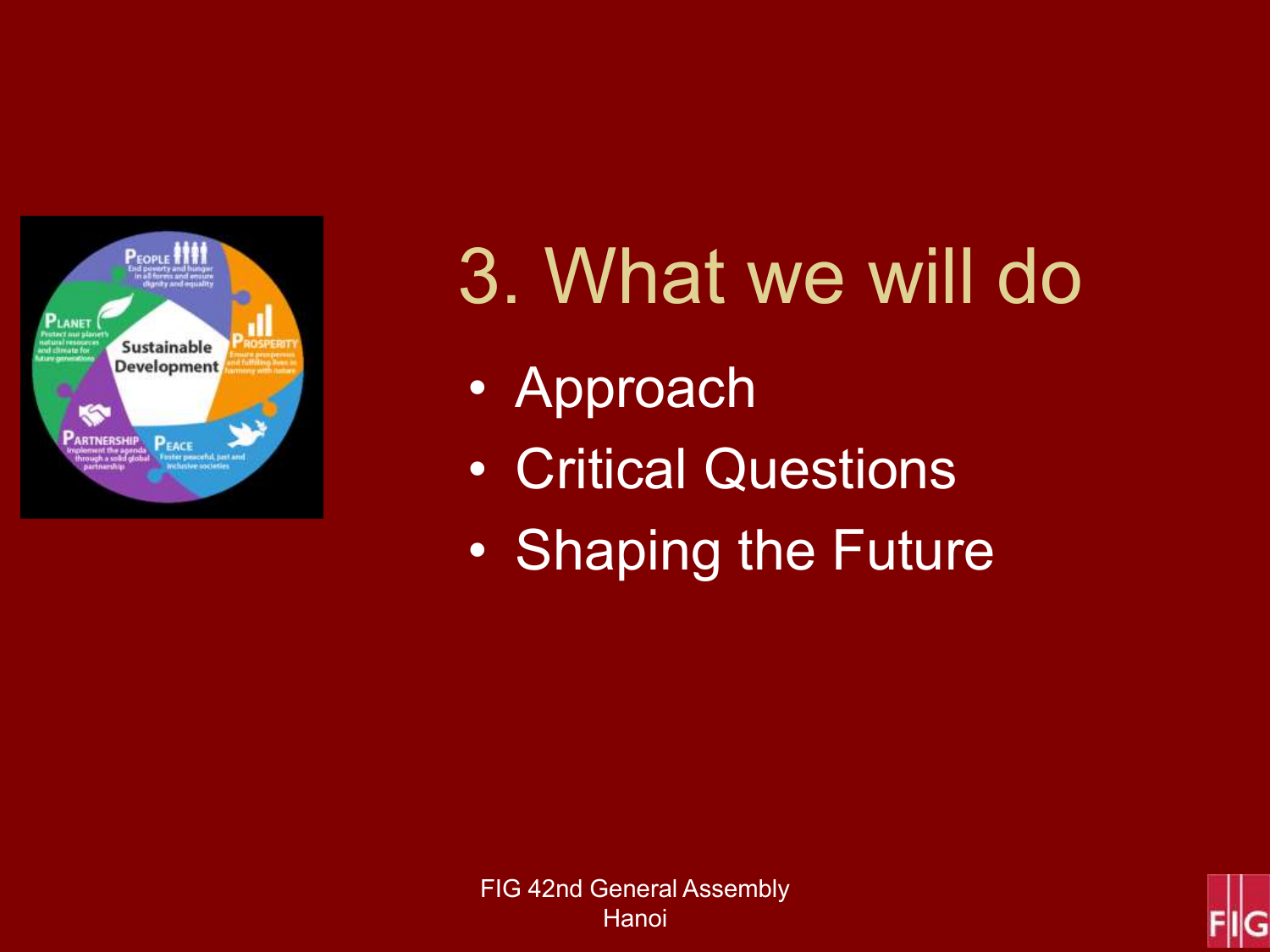### **Our Approach: Collaborative and Transparent**

Active Engagement:

- We need to Ask,
- We need to Listen,
- We need to analyse internal and external expectations

If our journey is to be successful will need

- **Your purposeful and continuing engagement**
- support and input from you on three broad issues……..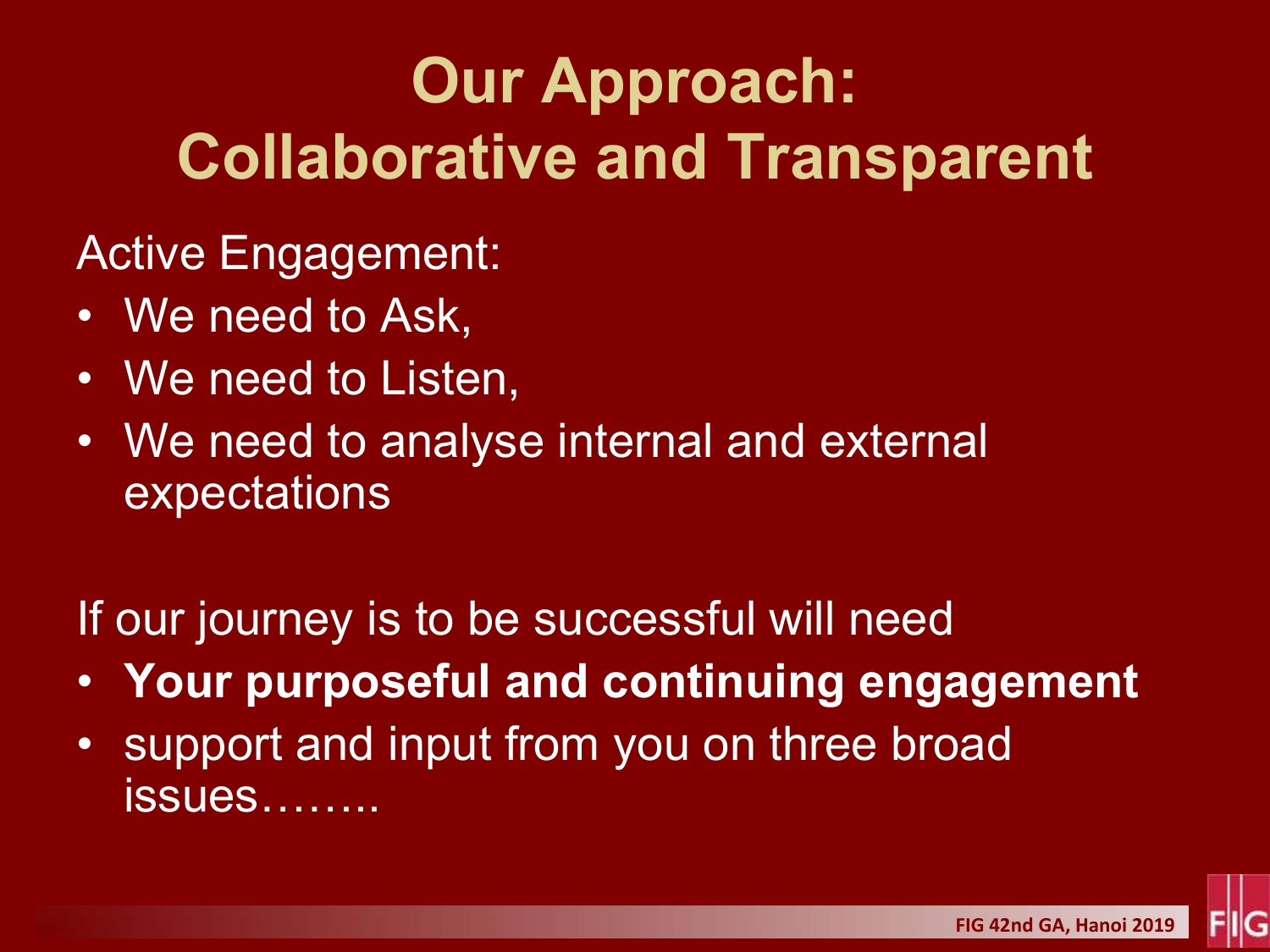### **Fit for the Future**

**Is Your Organization** 'Fit for the Future'?



#### **Governance Framework**

• i.e the processes by which a body assures itself that the long term interests of its stakeholders are satisfied

In this context of our **Stakeholder Needs,**  the **Critical broad issues:** a.Organisational Structure b.Roles and Responsibilities c.People and Volunteering

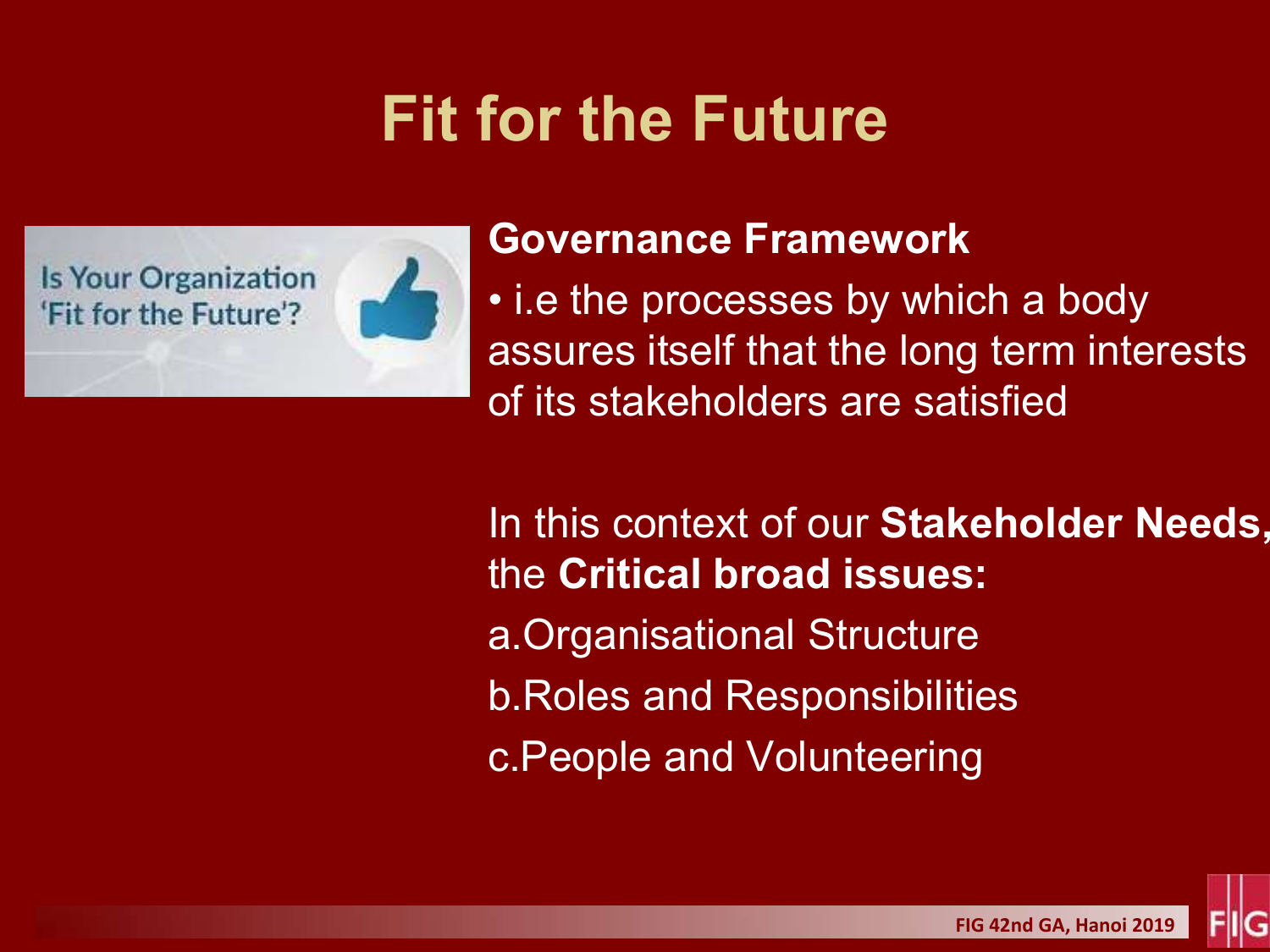### **a) Organisational Structure**



Communication channels, we are a global Members organisation:

- General Assembly oversight and voting
- Council: 4 year term, President and 4 VP's

– *Is FIG current structure, agile and efficient for effective communication and decision making?* 

• Other administrative bodies.

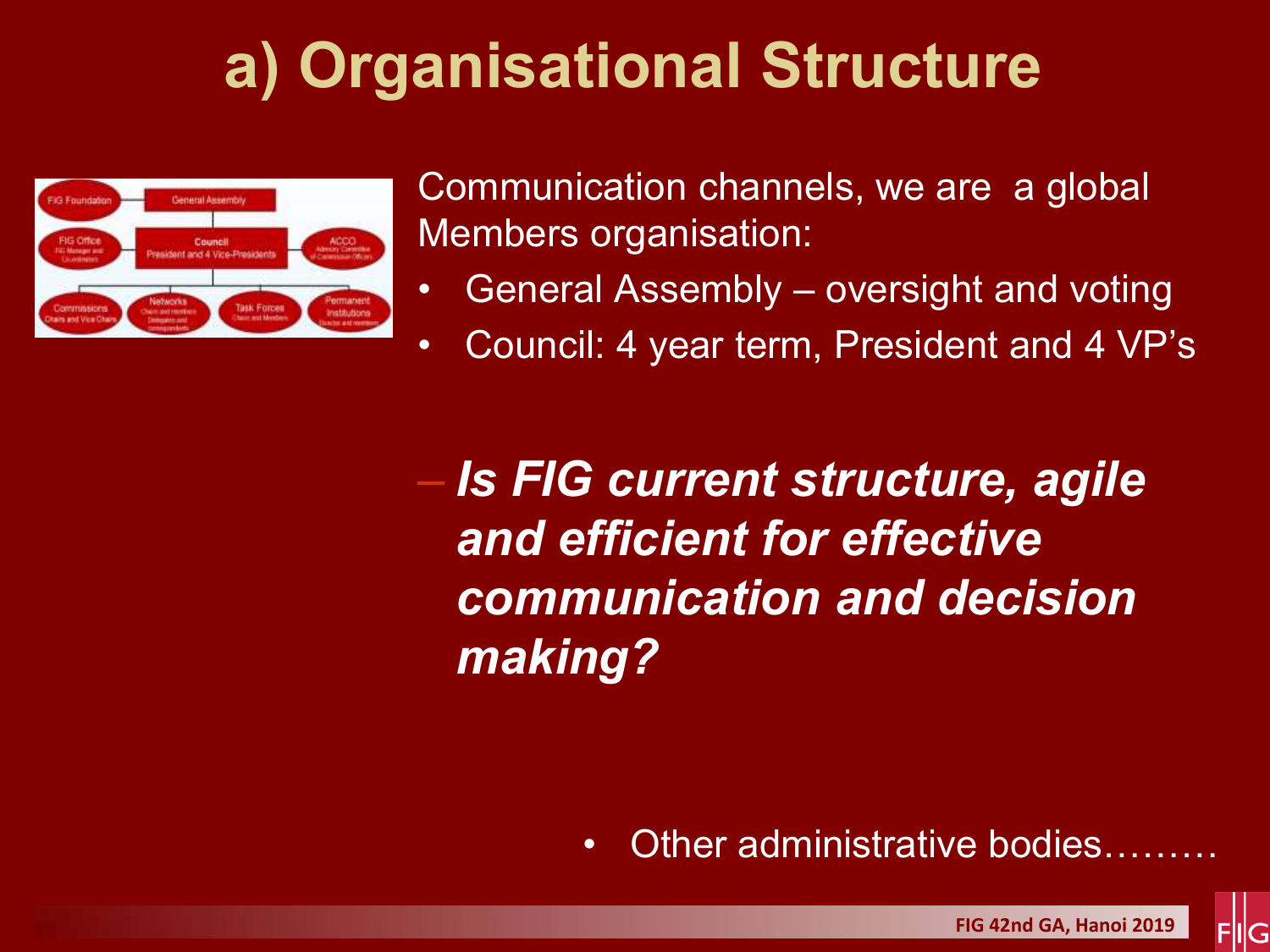### **b) Roles & Responsibilities**





#### **Depth of experience and our resulting activities/ outputs** from:

- Congress/ Working Weeks
- 3 Networks: Young Surveyors, Regional Capacity development (Africa + Asia Pacific), and Standards.
- 10 Commissions (ACCO)
- Time bound; Task Force, Working Groups
- Support from our Corporate Members

– *Are our working platforms up to date, have clear roles and responsibilities, and effectively contribute to internal and external stakeholder needs?* 

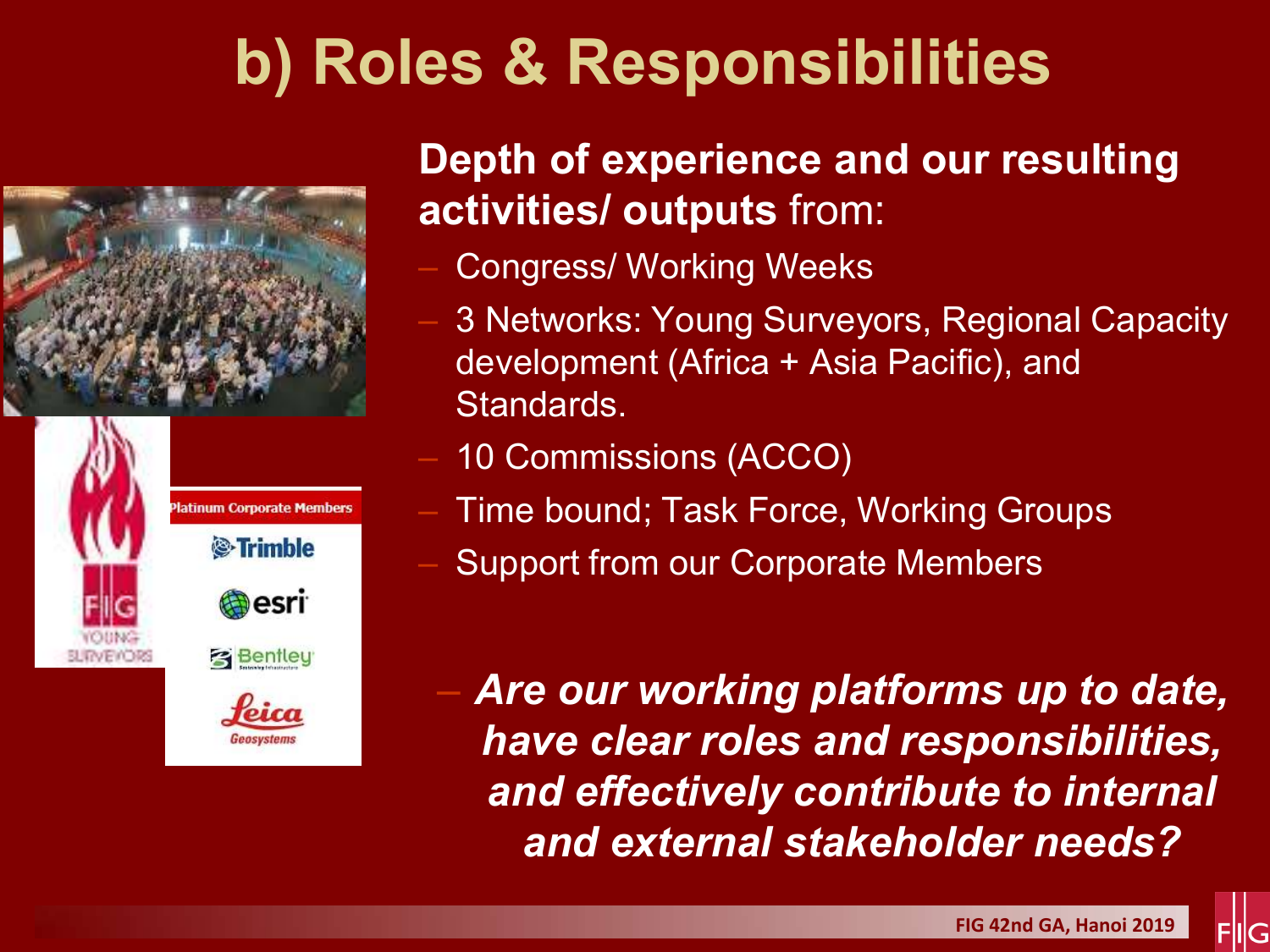### **c) People & Volunteering**



- Engaging purposefully our members
- Attracting the next generation of young **Surveyors**
- Encouraging Nominations and succession to FIG Officer roles
	- Nb: recognising Members (volunteers) and resources

• *Are our current efforts encouraging resilience of FIG and our profession worldwide?* 

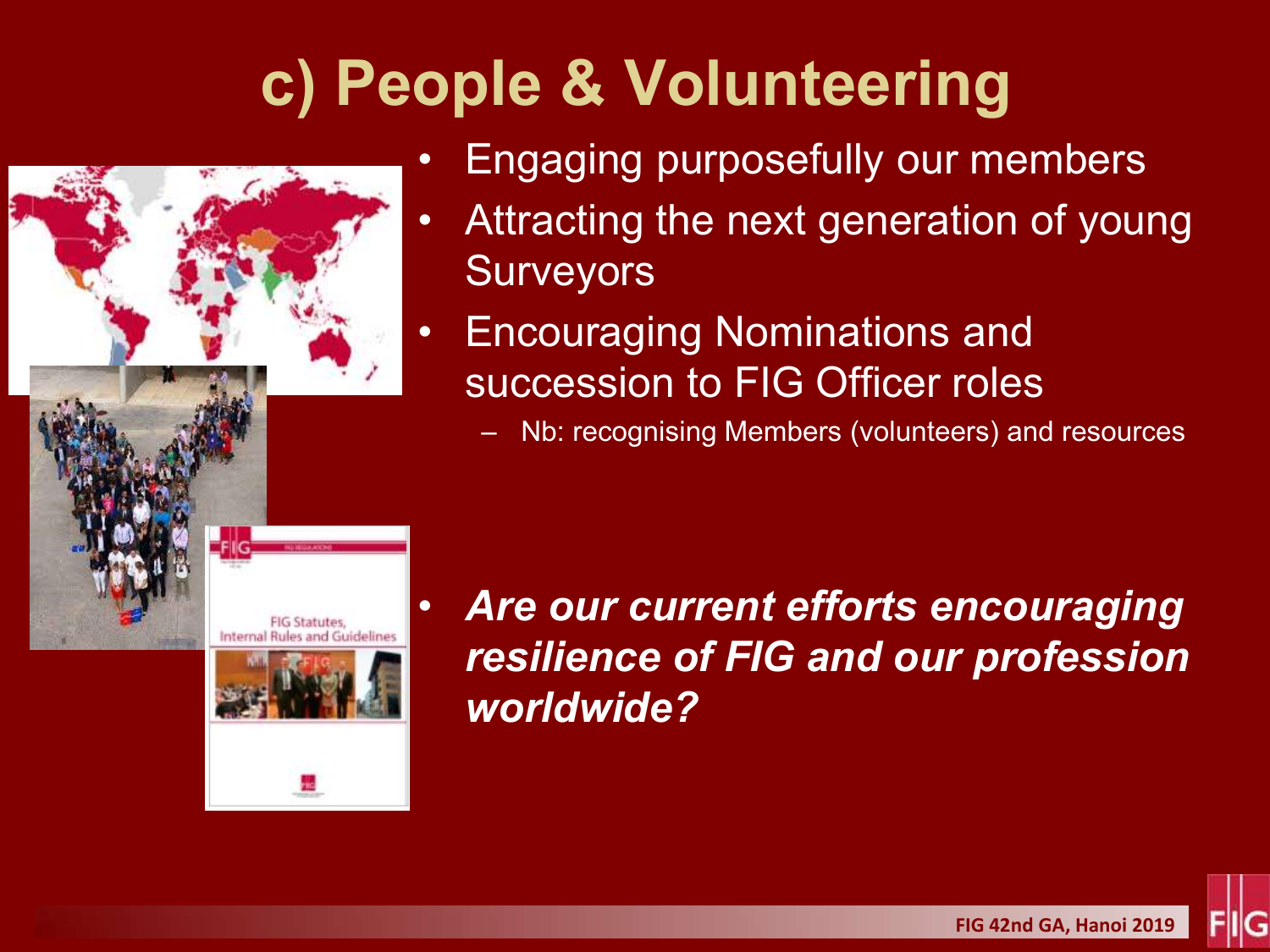### **The Future We Want to Shape**



**Above all, To remain relevant We must be part of the Paradigm Shift and To be Adaptive and Agile**

How……..

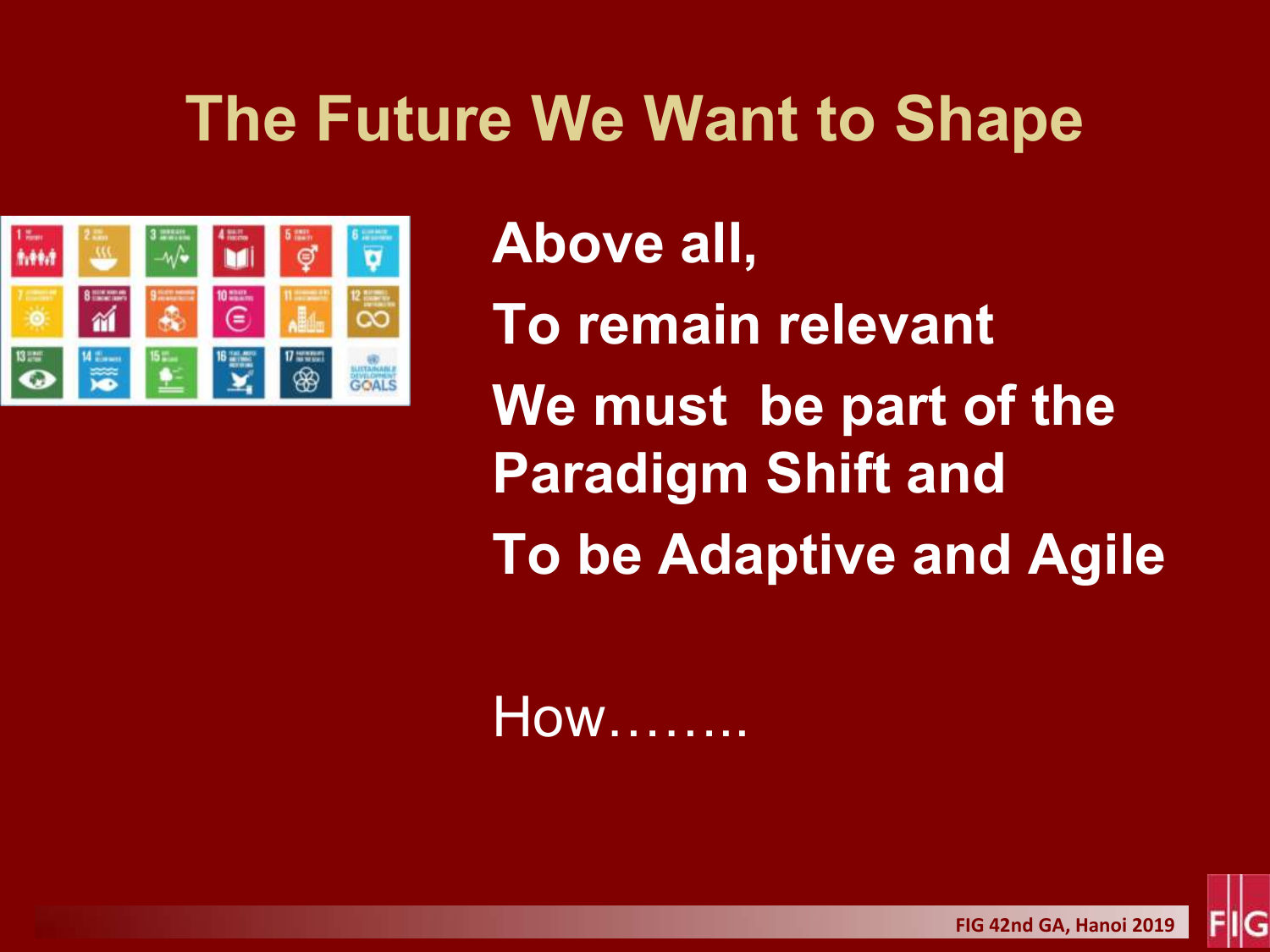

# 4. How we will do this

- 1. Our journey
- Key responsibilities
- Our Milestone Steps



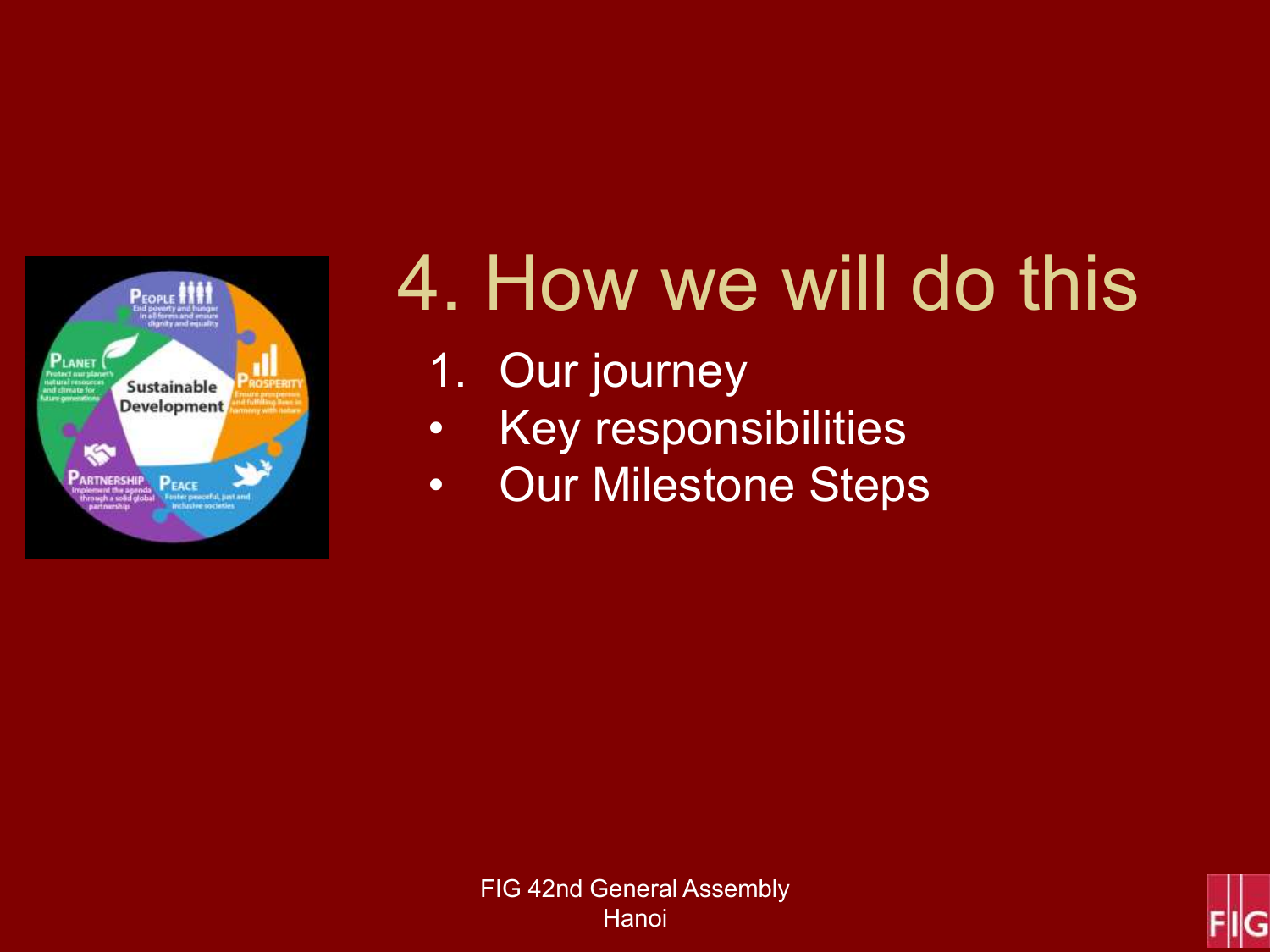### **Our Journey**

**2 year timeline** (2019 to 2021), informed by our TOR's:

- Launch in Hanoi
- On line Activities during 2019
- Council then, GA interim report 2020, and
- Roundtable session Amsterdam
- Online Activities during 2020
- Council then, Presentation to GA in Accra, 2021



Health warning: predicated upon member engagement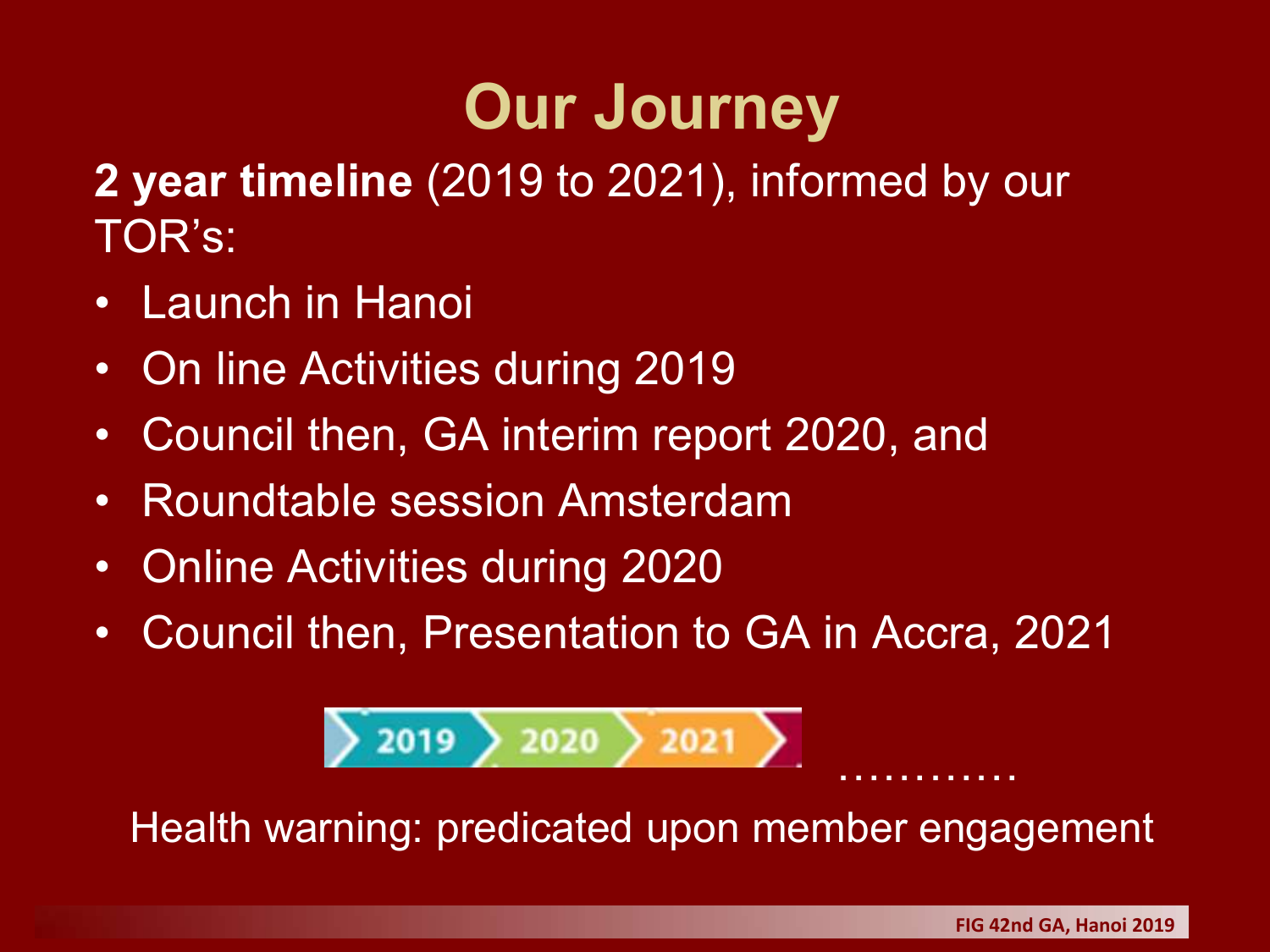### **Key Responsibilities**



Your support and input on three levels:

- **Working core group:** they are the 'doers', they will moderate online, be in regular email contact with ideas, thought leadership and drafting/reporting
	- **Representative group:** to sense checking, committed to overviewing at key milestones, and prior to General **Assemblies**

Above All,

- Members of the General Assembly, Academia and Corporates: actively engaged through working platforms:
	- Respond on line, and at WW roundtables
	- Review newsletter updates
	- Review resources on dedicated web page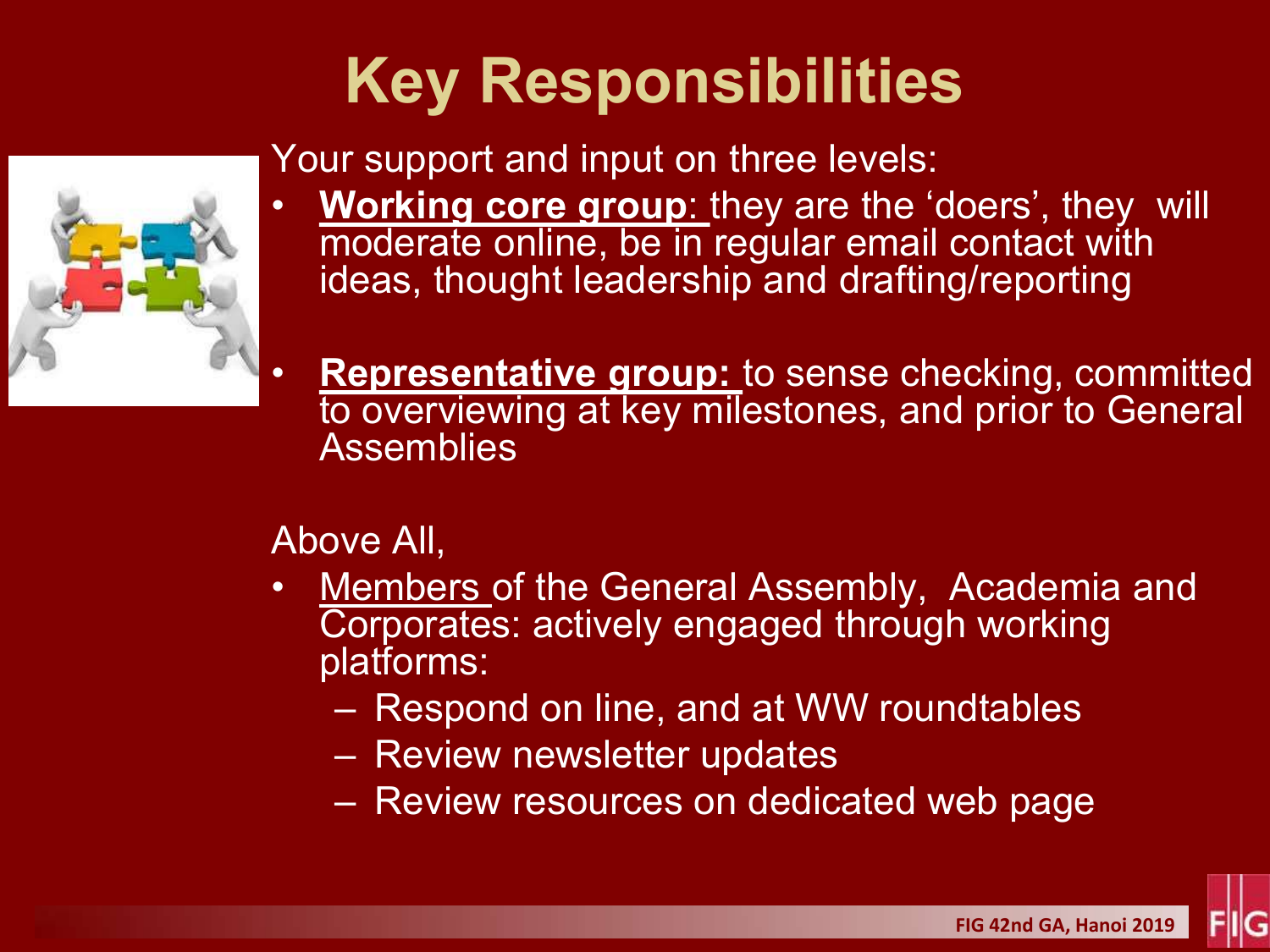### **Who: Core working**

#### Chair: Diane Dumashie

- Jakoba Kgopolelo, Botswana
- James Kavanagh, UK
- Jurg Kaufman, Switzerland
- Kate Fairlee, Australia
- Louise Fris Hansen, Denmark
- Maurice Barbieri (JyP), Switzerland
- Milka Pietrzak, Poland
- Mikael Lilje, Sweden
- Melissa Harrington + 1, USA/ Africa
- Pekka Halme, The Finland
- Robert Sarib, and Australia

• And………

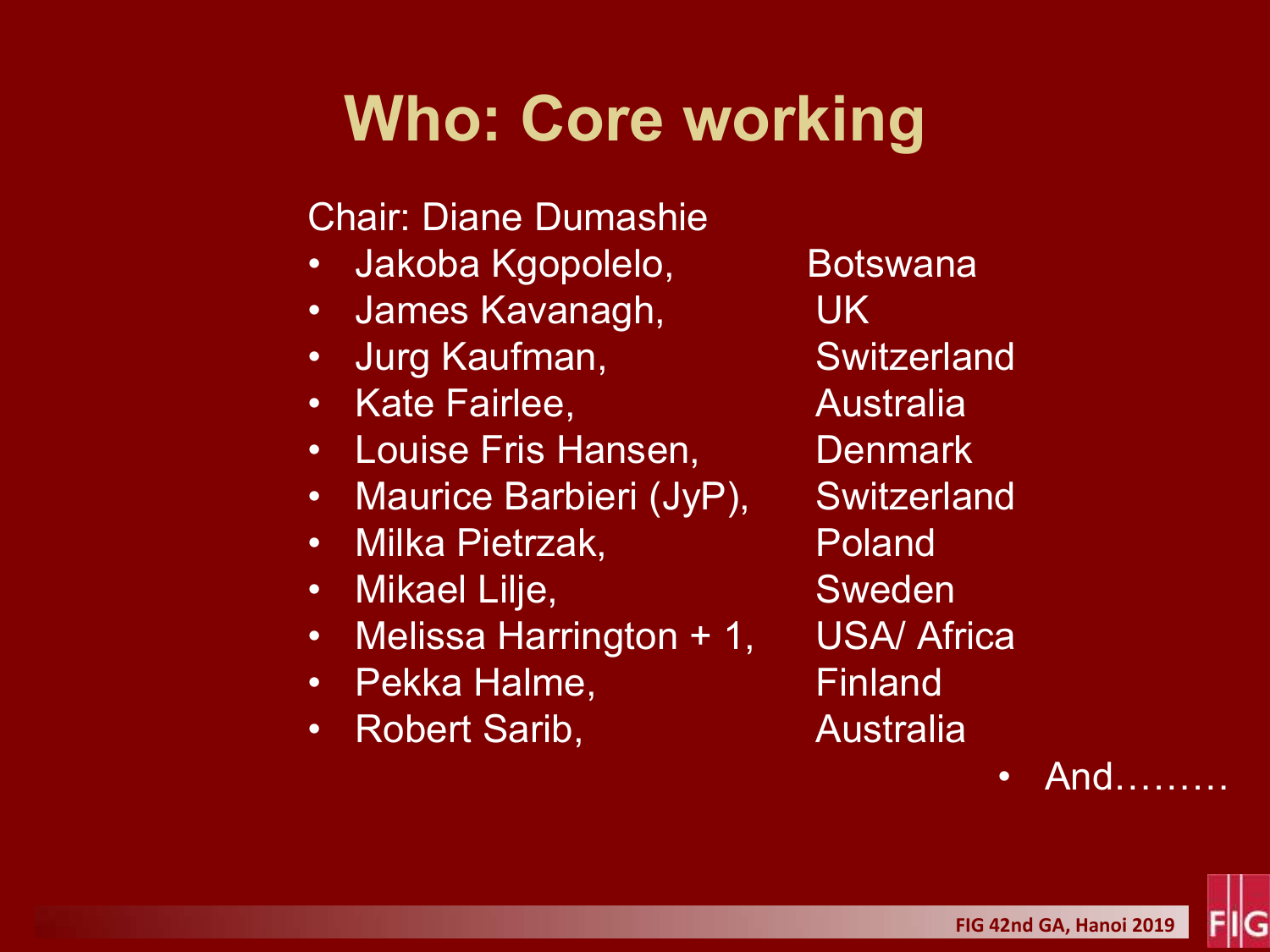### **Who….**

• **Representative group:** to sense check, a person from each commission, each network, FIG Office and Corporate



• Our ultimate stakeholder group, **You, our members**

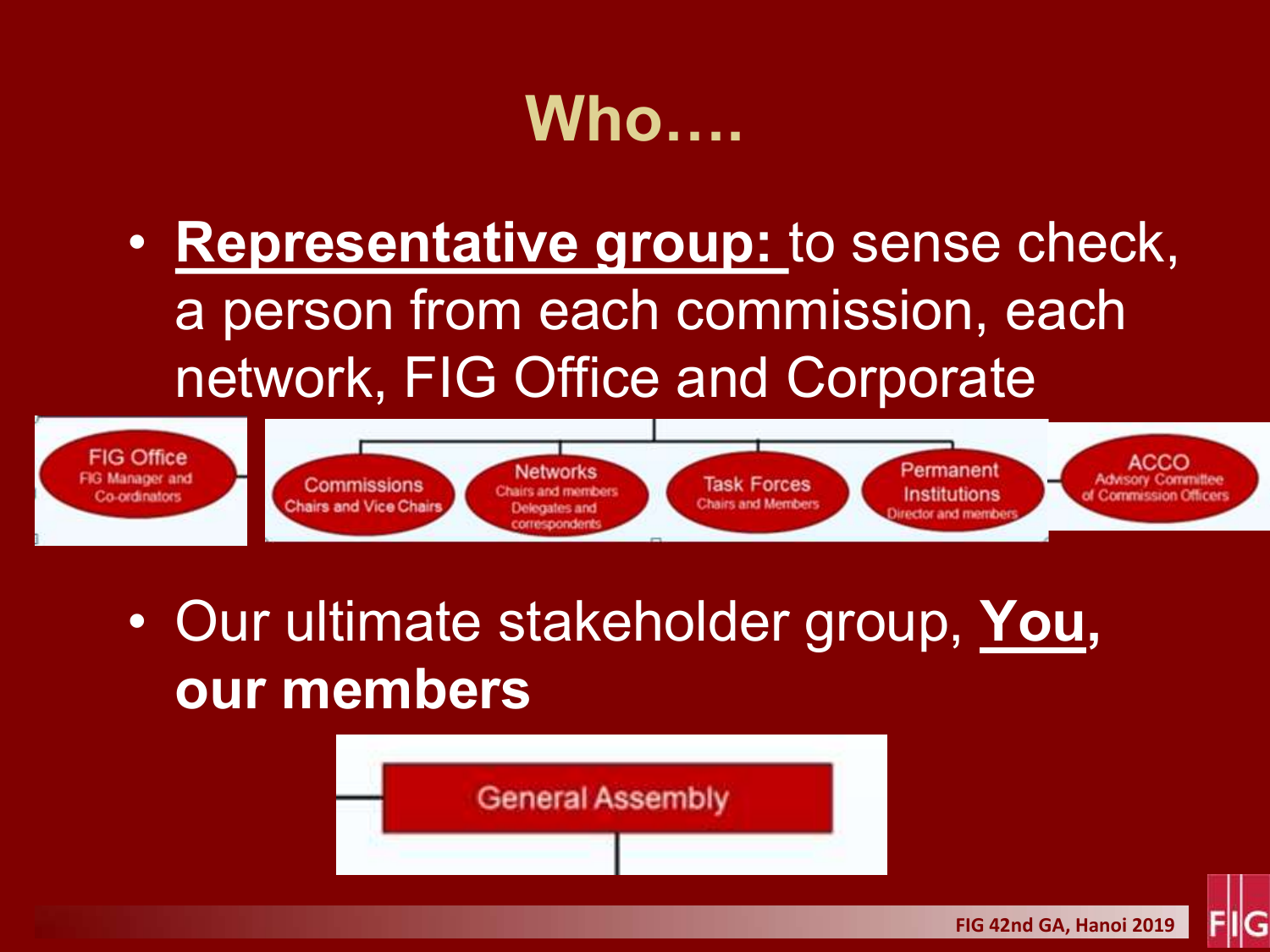### **2019 Road map**



#### **Year Activities:**

- Dedicated Web page goes live posting key documents and detailed timeline
- Review the recommendations from 1998 and last term Commission Review Task force
- Round 1 pathway on line facilitated consultations on Organisational Structure &
- Round 2 pathway online, facilitated consultations on Roles and Needs
- Including, Members, Council, FIG Office, ACCO, Networks, Regions and External Key stakeholders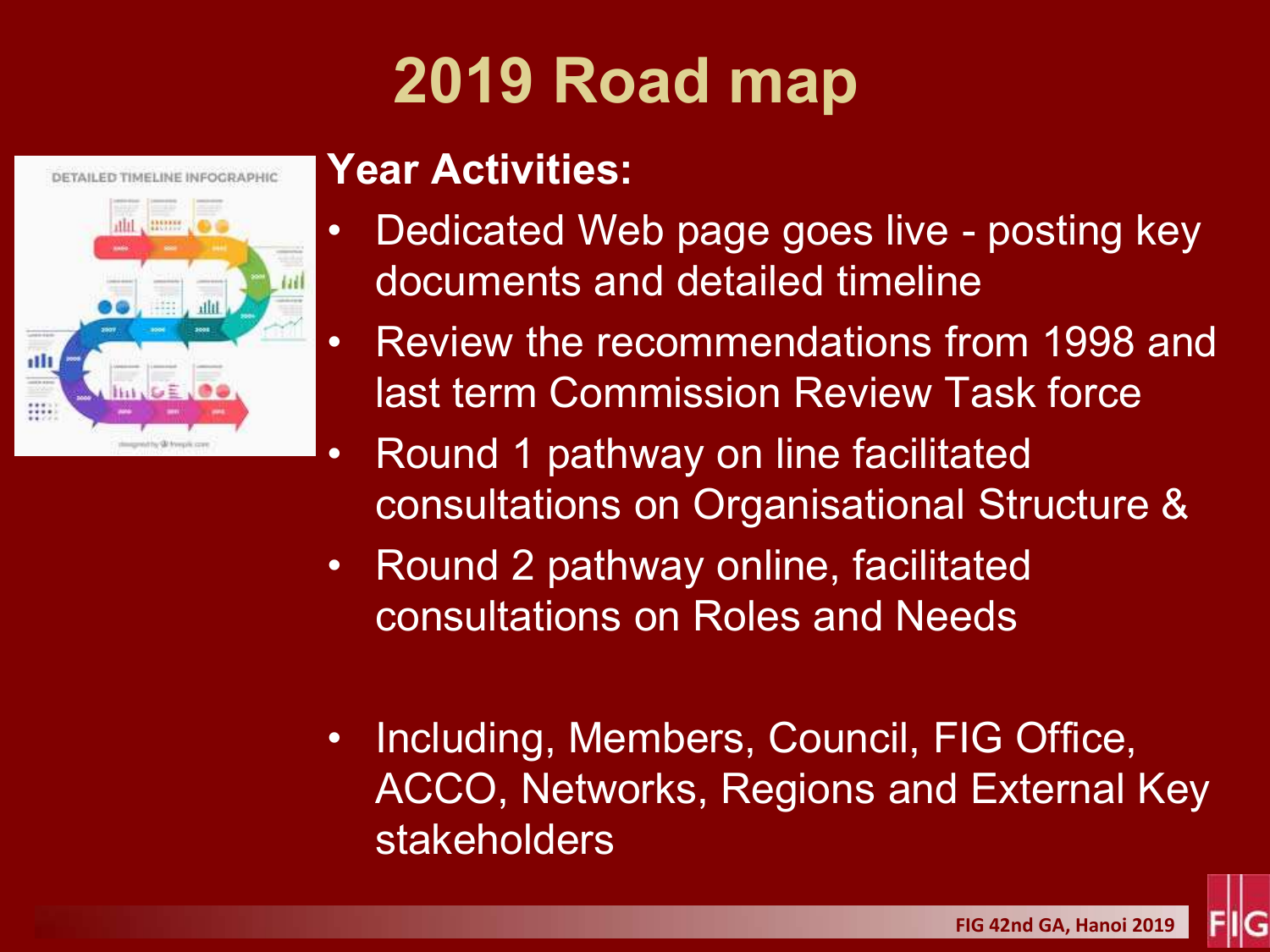# **Hanoi Roundtable Session**

# **Thursday 25 April 14:00-15:30**

• Trimble Room



- Clarify TOR's/
- Detailed engagement roadmap,
- Your initial ideas on
- FIG value proposition/ Brand = SWOT

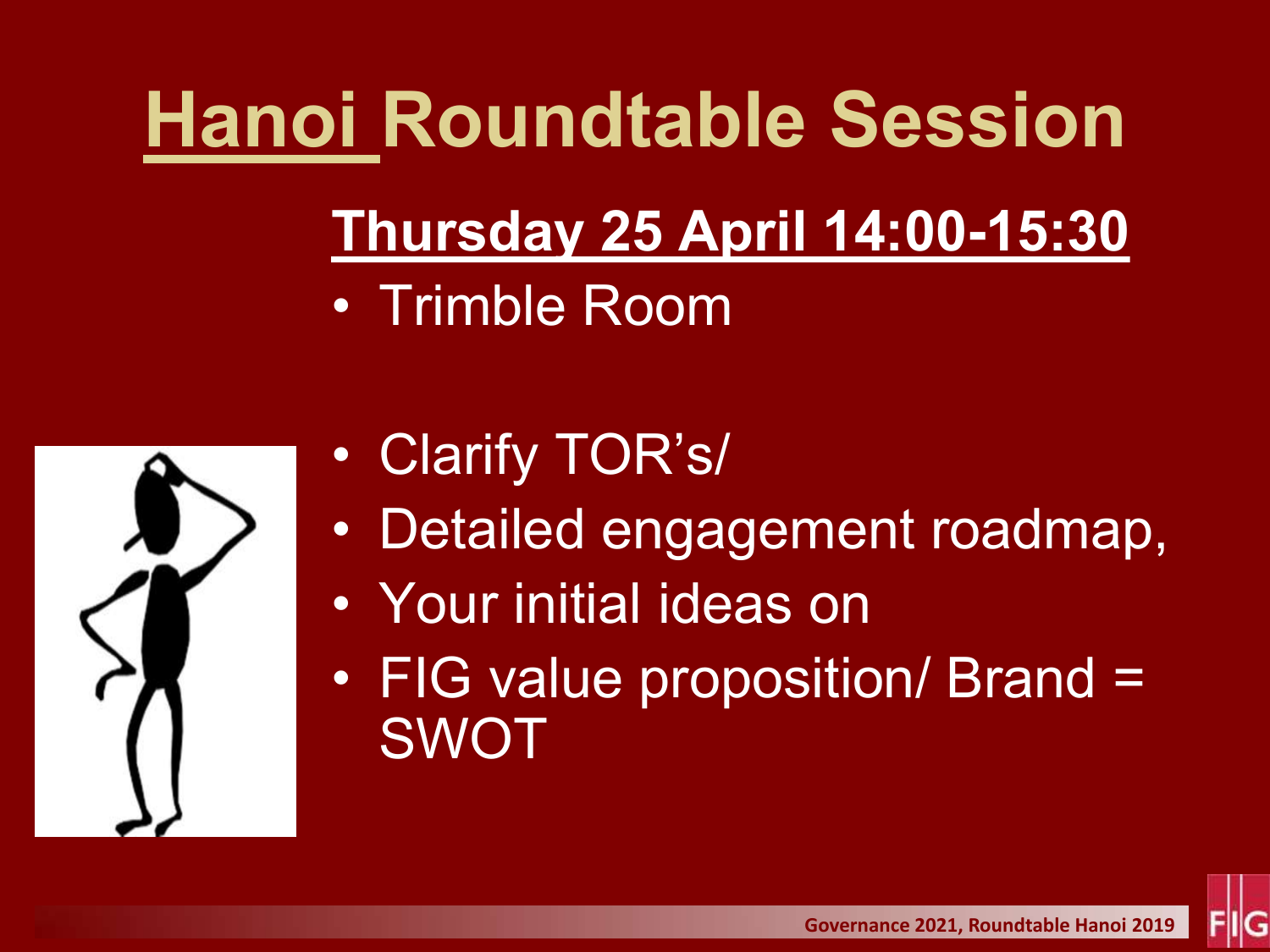### **To Remain Relevant**,



**Our narrative** must now be, how **to think big, challenging the existing system**, pursue the highest ethical standard and give ultimate attention to societal/ customer service delivery

Our journey is predicated upon You and Your engagement